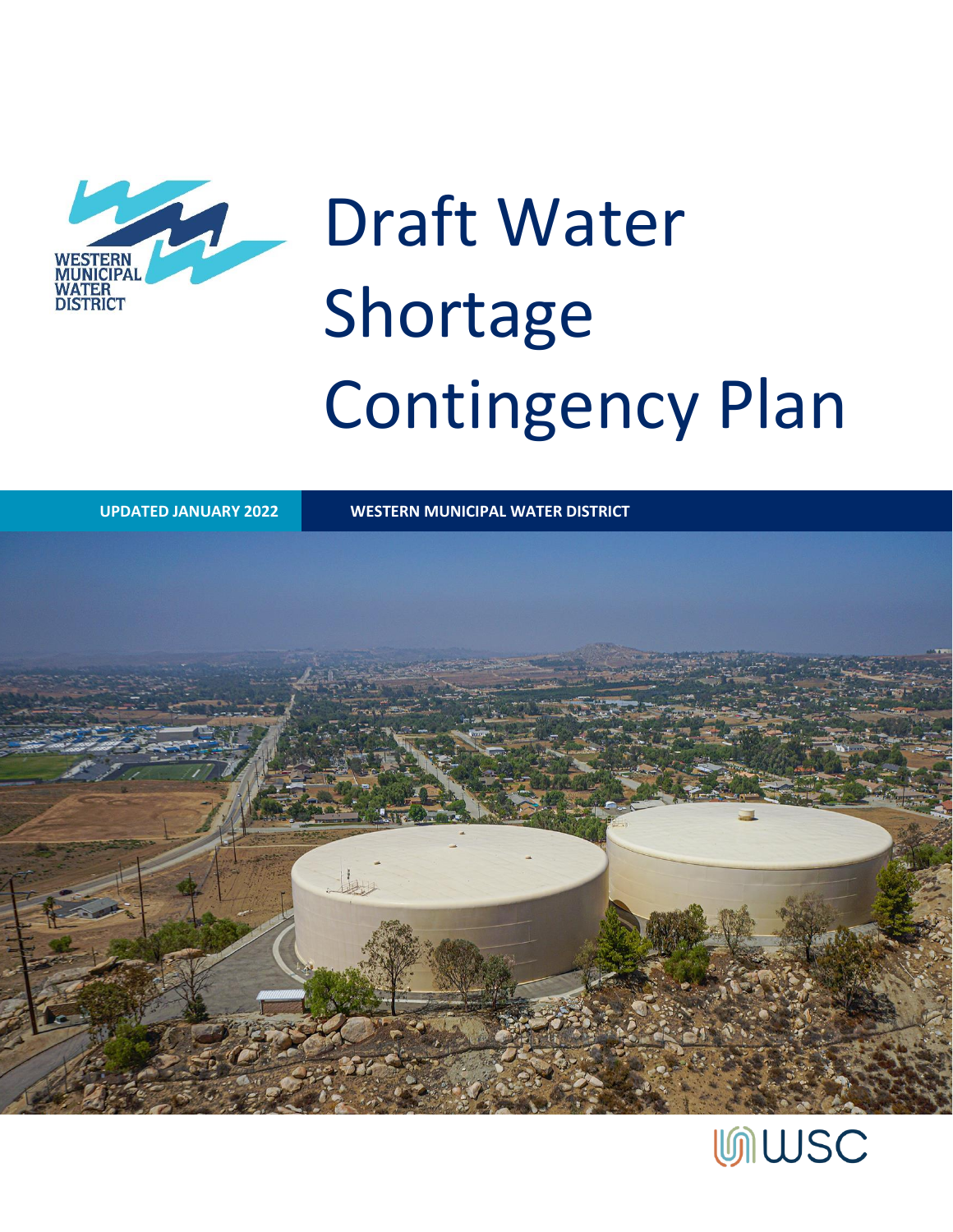

WESTERN MUNICIPAL WATER DISTRICT

## Draft Water Shortage Contingency Plan

**UPDATED JANUARY 2022** 

Prepared by Water Systems Consulting, Inc.

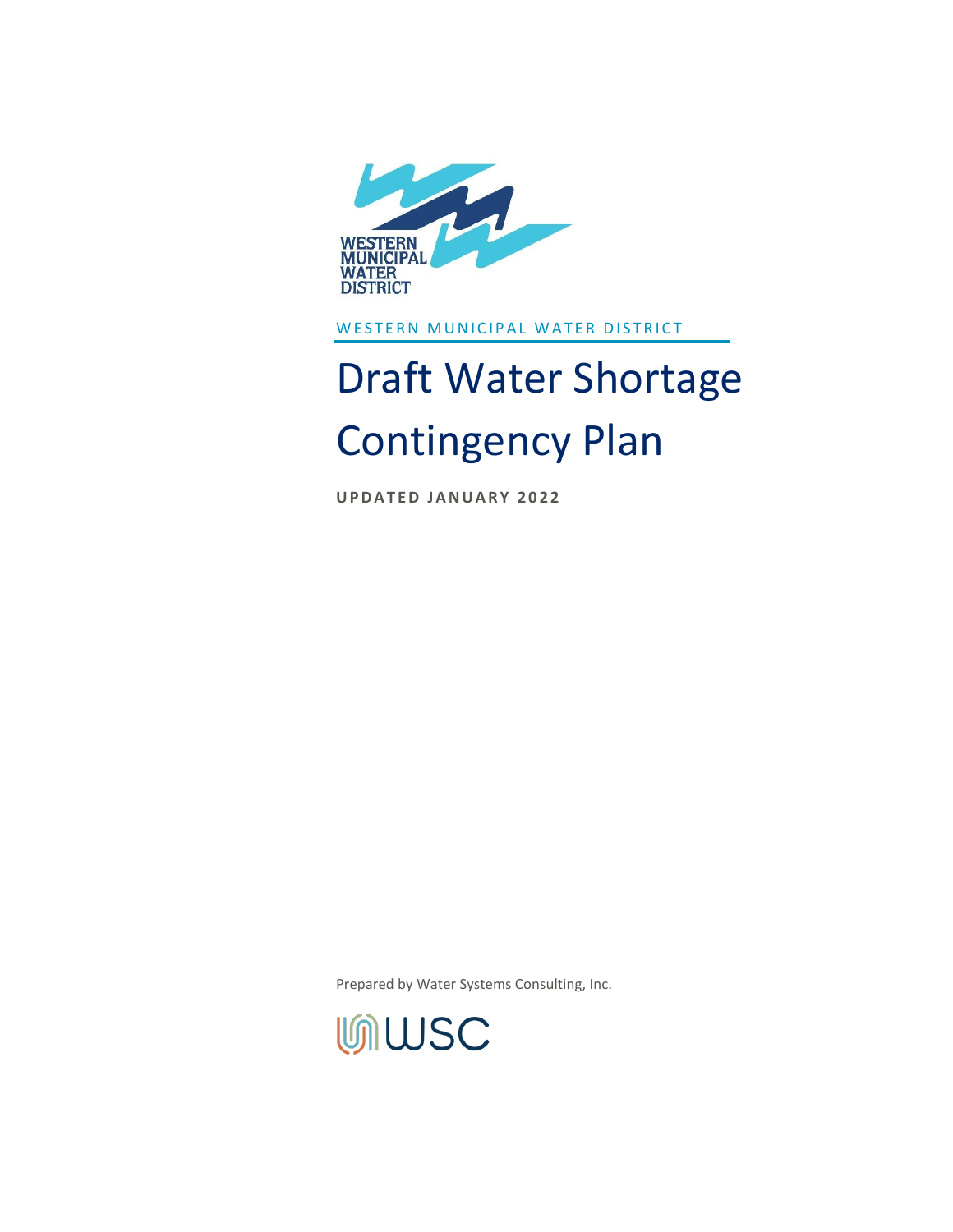## TABLE OF CONTENTS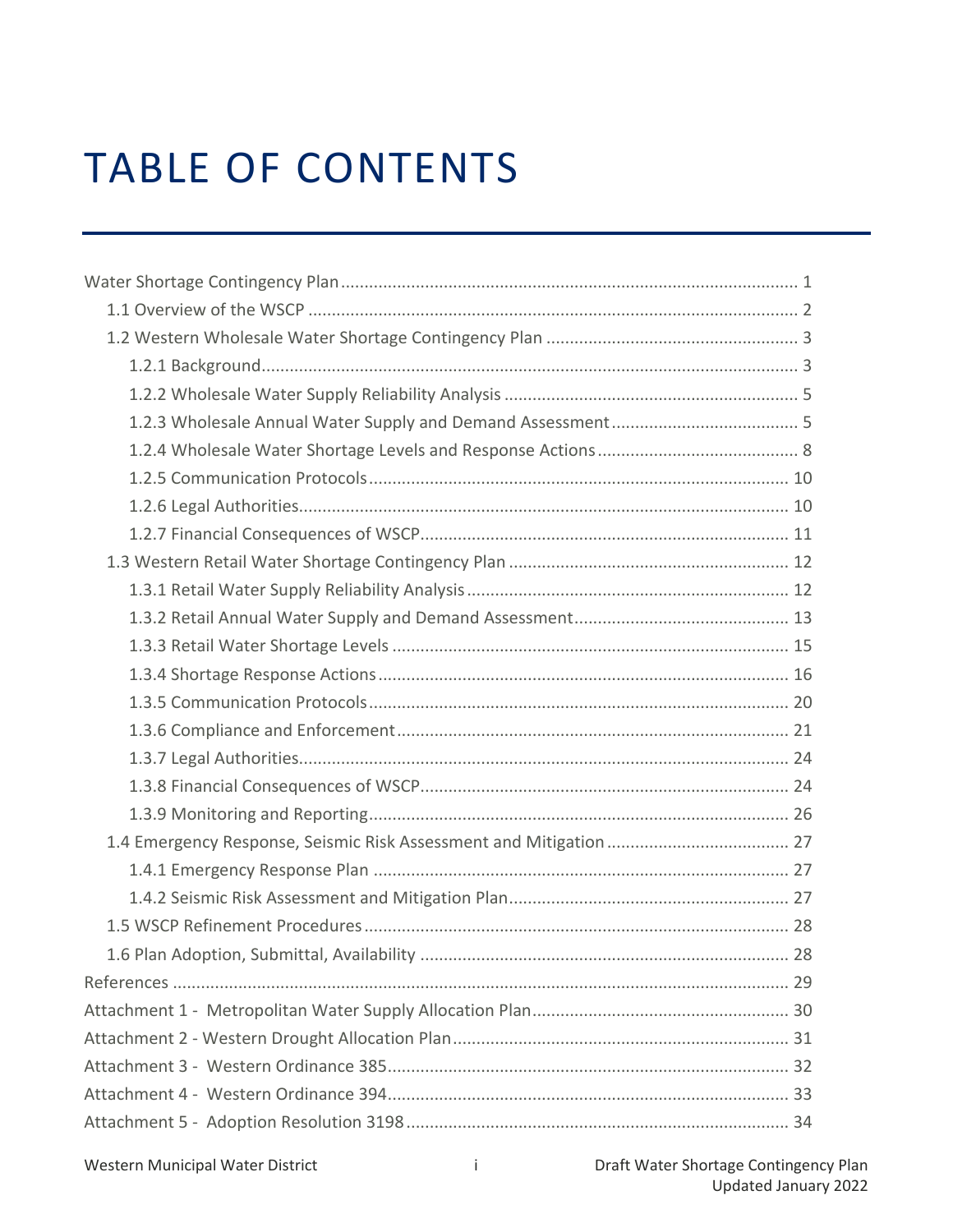## LIST OF TABLES

| Table 2. Wholesale Water Shortage Levels and Potential Response Actions  8 |  |
|----------------------------------------------------------------------------|--|
|                                                                            |  |
|                                                                            |  |
|                                                                            |  |
|                                                                            |  |
|                                                                            |  |
|                                                                            |  |
|                                                                            |  |
|                                                                            |  |
|                                                                            |  |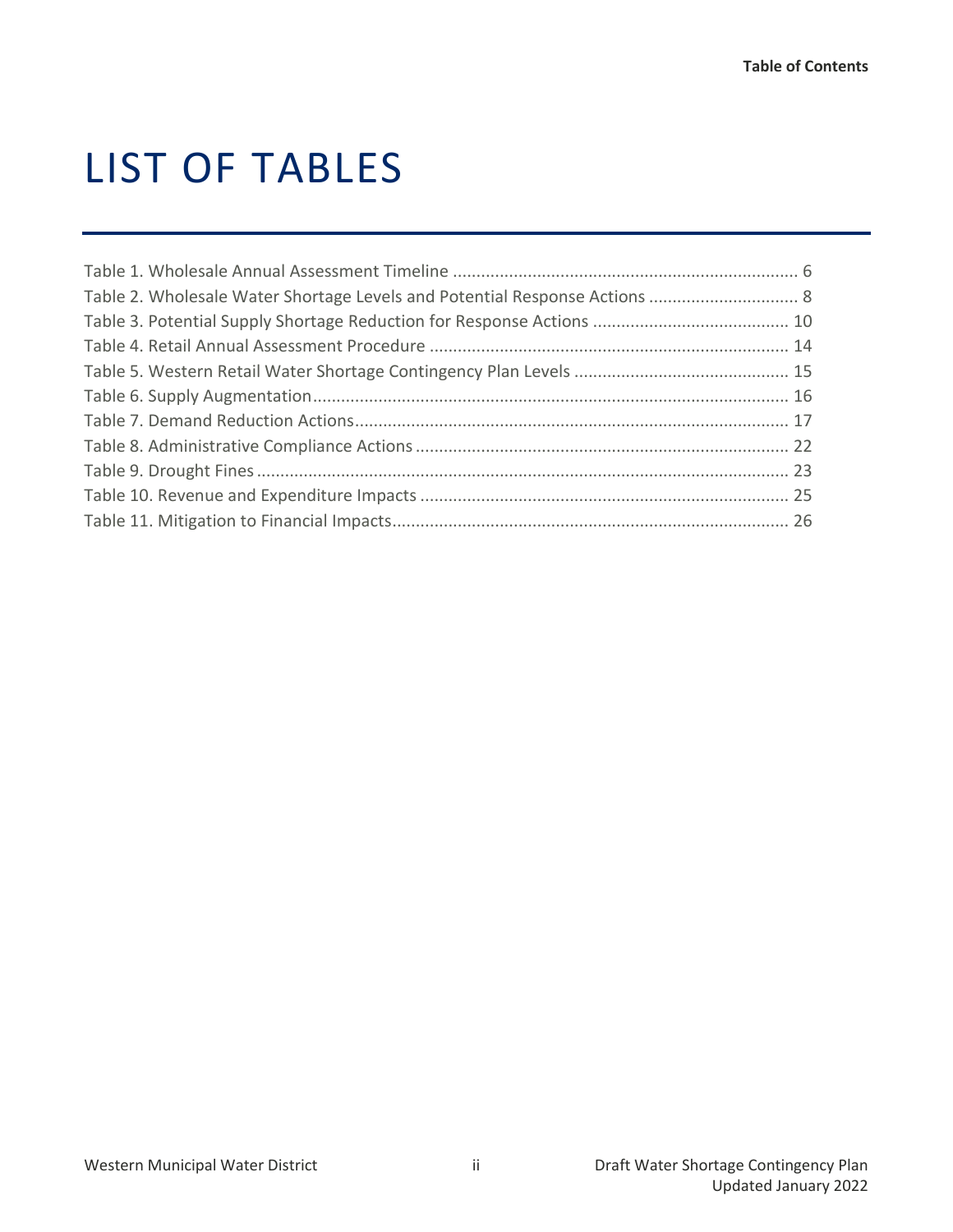## ACRONYMS & ABBREVIATIONS

| Degrees Fahrenheit                                  |
|-----------------------------------------------------|
| Acre Foot                                           |
| Acre Feet per Year                                  |
| <b>American Water Works Association</b>             |
| <b>Best Management Practice</b>                     |
| California Water/Wastewater Agency Response Network |
| <b>Climate Action Team</b>                          |
| <b>Hundred Cubic Feet</b>                           |
| California Code of Regulations                      |
| Cubic Feet per Second                               |
| Commercial, Industrial, and Institutional           |
| California Irrigation Management Irrigation System  |
| California Urban Water Conservation Council         |
| <b>DWR SWP Delivery Capacity Report</b>             |
| <b>SWRCB Division of Drinking Water</b>             |
| California Department of Fish and Wildlife          |
| <b>Demand Management Measure</b>                    |
| <b>California Department of Water Resources</b>     |
| United States Environmental Protection Agency       |
| Evapotranspiration                                  |
| Reference Evapotranspiration                        |
| Geographic Information System                       |
| Gallons per Capita per Day                          |
| <b>Gallons per Minute</b>                           |
| <b>Local Agency Formation Commission</b>            |
| Maximum Contaminant Level                           |
| <b>Million Gallons</b>                              |
| Million Gallons per Day                             |
| National Marine Fisheries Service                   |
| National Oceanic and Atmospheric Administration     |
| National Pollutant Discharge Elimination System     |
|                                                     |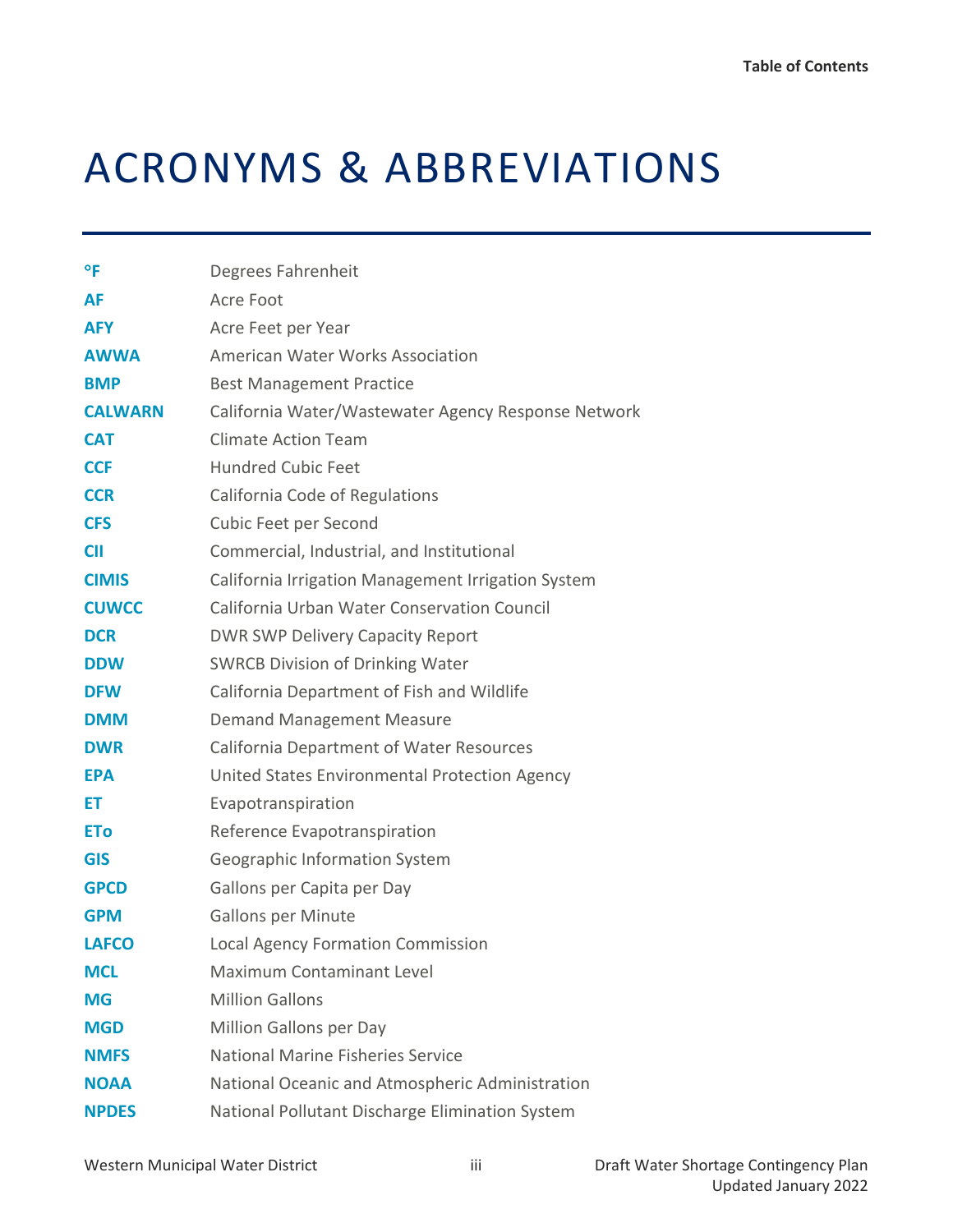| <b>RWQCB</b>    | Regional Water Quality Control Board        |
|-----------------|---------------------------------------------|
| <b>SBX7-7</b>   | Senate Bill 7 of Special Extended Session 7 |
| <b>SWRCB</b>    | State Water Resources Control Board         |
| <b>UWMP</b>     | Urban Water Management Plan                 |
| <b>UWMP Act</b> | Urban Water Management Planning Act         |
| <b>WSCP</b>     | Water Shortage Contingency Plan             |
| <b>WFF</b>      | <b>Water Filtration Facility</b>            |
| <b>WTP</b>      | <b>Water Treatment Plant</b>                |
| <b>WWTP</b>     | <b>Wastewater Treatment Plant</b>           |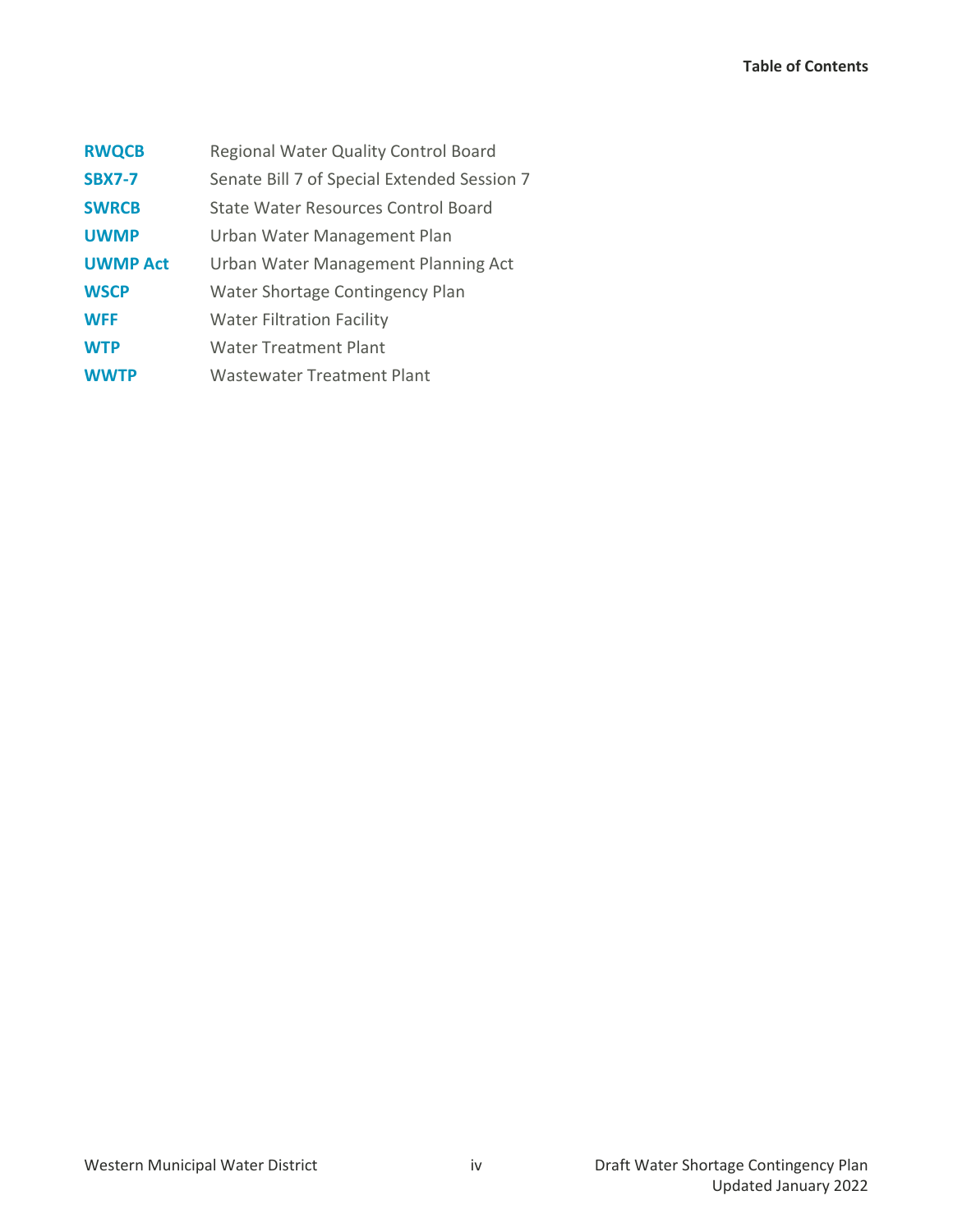## <span id="page-6-0"></span>**WESTERN MUNICIPAL WATER DISTRICT** Water Shortage Contingency Plan

**The Water Shortage Contingency Plan (WSCP) is a strategic plan that Western Municipal Water District (Western) uses to prepare for and respond to foreseeable and unforeseeable water shortages. A water shortage occurs when available water supply is insufficient to meet the normally expected customer water use at a given point in time. A shortage may occur due to a number of reasons, such as water supply quality changes, climate change, drought, regional power outage, and catastrophic events (e.g., earthquake).**

Additionally, the State may declare a statewide drought emergency and mandate that water suppliers reduce demands, as occurred in 2014. The WSCP serves as the operating manual that Western will use to address catastrophic service disruptions through proactive, rather than reactive, mitigation of water shortages. The Western WSCP provides a process for an annual water supply and demand assessment and structured steps designed to respond to actual conditions. This level of detailed planning and preparation provide accountability and predictability and will help Western maintain reliable supplies and reduce the impacts of any supply shortages and/or interruptions.

This WSCP was originally prepared in conjunction with Western's 2020 Urban Water Management Plan (UWMP) and adopted in June 2021. This document is compliant with the California Water Code (CWC) Section 10632 and incorporates guidance from the State of California Department of Water Resources (DWR) UWMP Guidebook 2020 (California Department of Water Resources, 2021).

#### IN THIS SECTION

- Overview of the **WSCP**
- Western Wholesale WSCP
- Western Retail **WSCP**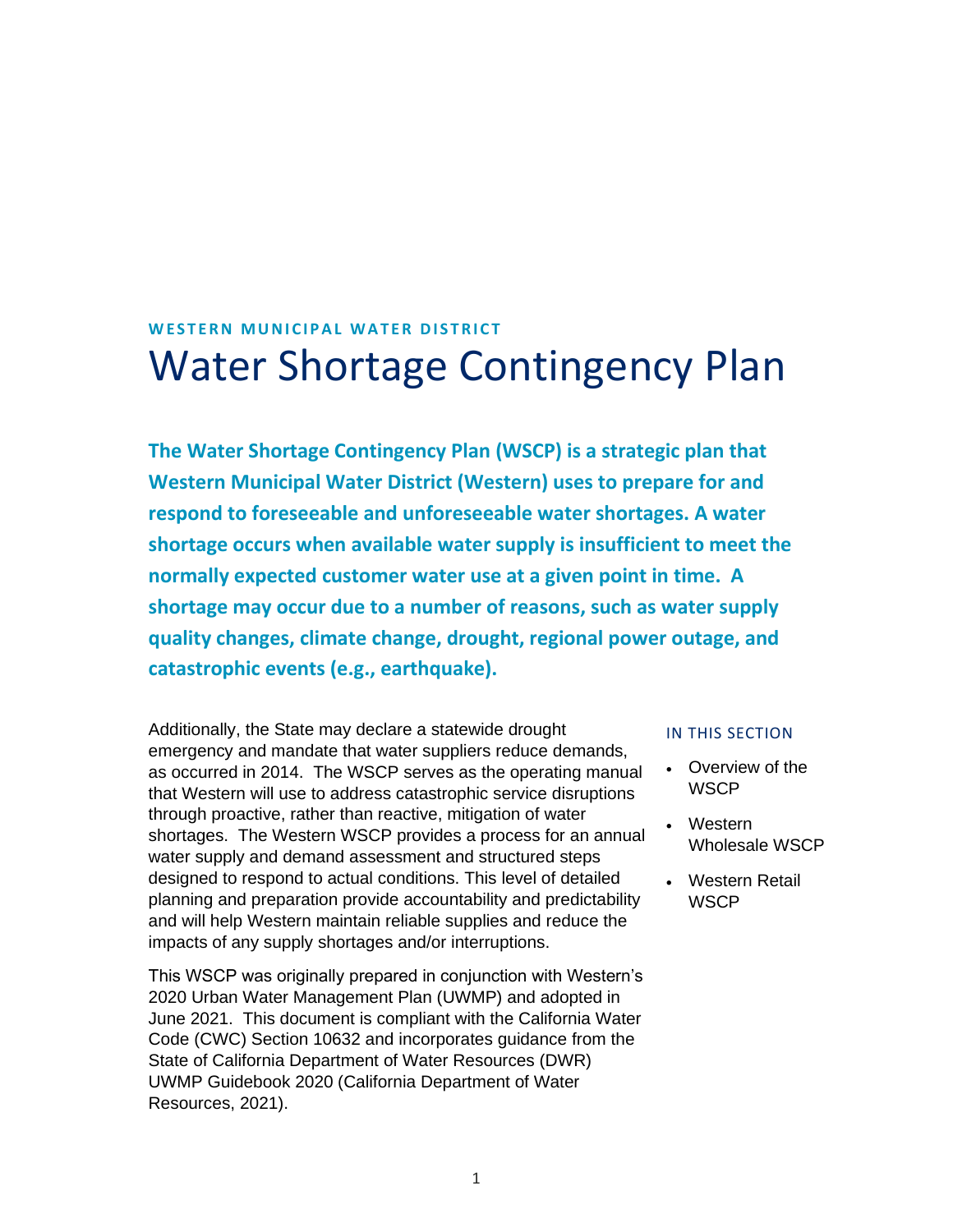The WSCP is a standalone document and can be modified as needed by Western or as required to comply with future changes to the CWC.

The WSCP was updated in January 2022 to modify the retail water shortage levels in Sectio[n 1.3.3](#page-20-0) and the retail shortage response actions in Section [1.3.4](#page-21-0) to align with modifications to Western's retail water rate structure that took effect on July 1, 2021.

## <span id="page-7-0"></span>1.1 Overview of the WSCP

Western serves water to both wholesale and retail customers and this WSCP addresses Western's response to shortages in both its wholesale and retail systems. Some elements of the WSCP do not apply to the wholesale system and are noted below. The WSCP describes the following:

### Water Supply Reliability Analysis

Summarizes Western's water supply analysis and reliability and identifies any key issues that may trigger a shortage condition.

## Annual Water Supply and Demand Assessment Procedures

Describes the key data inputs, evaluation criteria, and methodology for assessing the system's reliability for the coming year and the steps to formally declare any water shortage levels and response actions.

#### Shortage Stages

Establishes water shortage levels to clearly identify and prepare for shortages.

### Shortage Response Actions

Describes the response actions that may be implemented or considered for each stage to reduce gaps between supply and demand.

### Communication Protocols

Describes communication protocols under each stage to ensure customers, the public, and government agencies are informed of shortage conditions and requirements.

## Compliance and Enforcement

Defines compliance and enforcement actions available to administer demand reductions.

## Legal Authority

Lists the legal documents that grant Western the authority to declare a water shortage and implement and enforce response actions.

## Financial Consequences of WSCP Implementation

Describes the anticipated financial impact of implementing water shortage stages and identifies mitigation strategies to offset financial burdens.

## Monitoring and Reporting

Summarizes the monitoring and reporting techniques to evaluate the effectiveness of shortage response actions and overall WSCP implementation. Results are used to determine if additional shortage response actions should be activated or if efforts are successful and response actions should be reduced.

## WSCP Refinement Procedures

Describes the factors that may trigger updates to the WSCP and outlines how to complete an update.

## Plan Adoption, Submittal, and Availability

Describes the process for the WSCP adoption, submittal, and availability after each revision.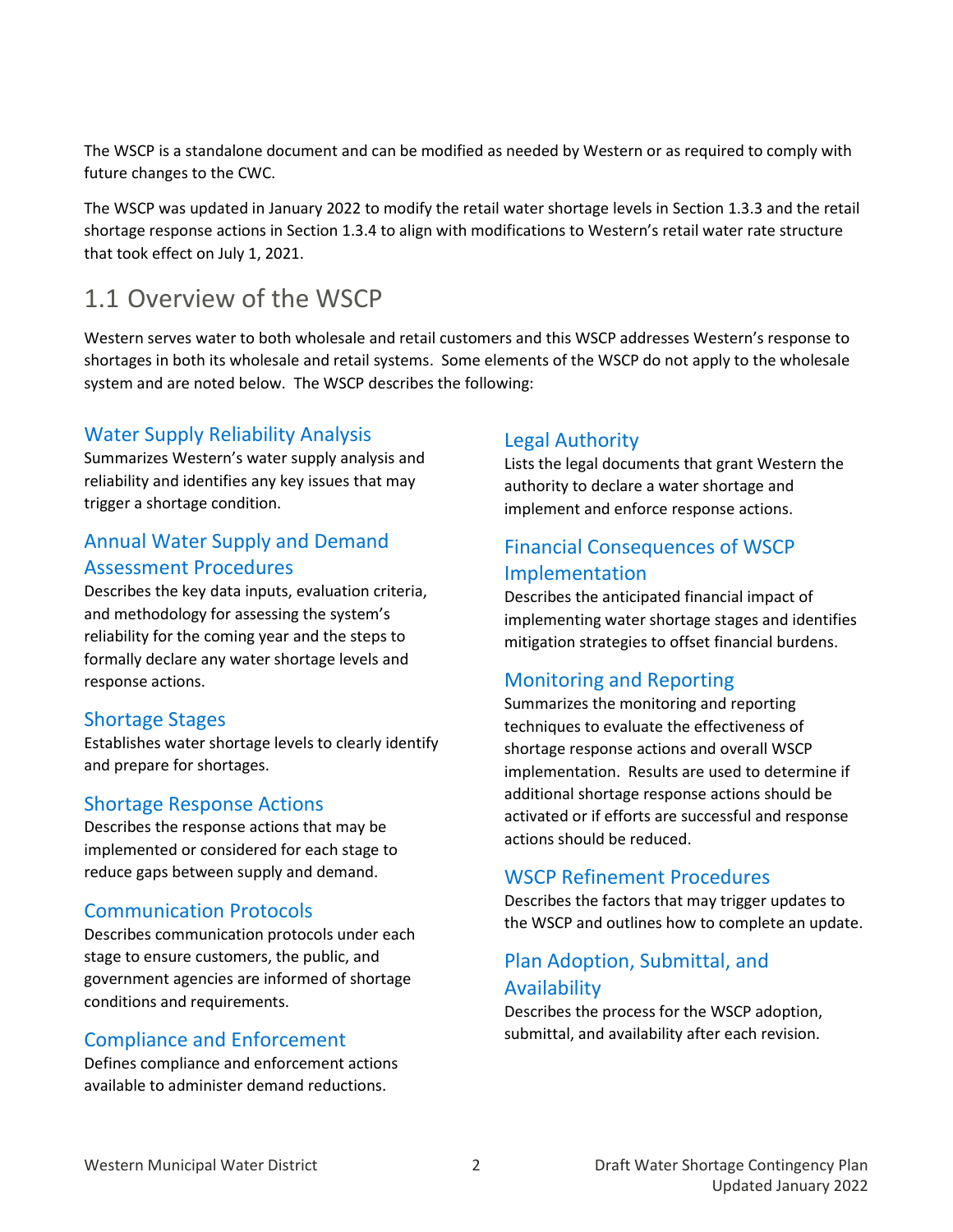## <span id="page-8-0"></span>1.2 Western Wholesale Water Shortage Contingency Plan

This section of the WSCP describes how Western will respond to a wholesale water shortage.

As a member agency of Metropolitan Water District (Metropolitan), Western provides wholesale imported water to various retail agencies in the region. Western has also secured local groundwater supplies to supplement imported supplies, which provides additional reliability and flexibility in the event of a water shortage.

Not all retail agencies within Western's service area purchase wholesale water from Western; as such, the Wholesale WSCP only applies to Western's wholesale customers, which currently include:

• Box Springs Mutual Water Company

• Elsinore Valley Municipal Water District

- City of Corona
- City of Norco
- Eagle Valley Mutual Water Company
- Temescal Valley Water District
- Rancho California Water District
- Western Retail

Additional information on Western's wholesale customers can be found in Western's 2020 UWMP. Western's wholesale WSCP will apply to any future wholesale customers.

## <span id="page-8-1"></span>1.2.1 Background

## Metropolitan Reliability Planning and Water Supply Allocation Plan

The majority of Western's wholesale supplies are imported via Metropolitan and are subject to availability of Metropolitan supplies. Metropolitan, in coordination with its member agencies, has conducted extensive reliability planning, including the 1996 Integrated Water Resources Plan (IRP) and its three updates in 2004, 2010, and 2015; the 2020 IRP currently in development; the Water Surplus and Drought Management (WSDM) Plan; and the Water Supply Allocation Plan (WSAP).

- The IRP is Metropolitan's evolving long-term plan to secure adequate water supplies for Southern California.
- The WSDM Plan provides policy guidance for managing regional water supplies during surplus and shortage conditions. Similar in concept to the WSCP, the WSDM Plan provides an overall vision for operational supply management and characterizes a flexible sequence of actions to minimize the probability of severe shortages and reduce the likelihood of extreme shortages.
- The WSAP is Metropolitan's policy and formula for equitably allocating available water supplies to member agencies during extreme water shortages when Metropolitan determines it is unable to meet all its demands. Metropolitan's WSAP identifies 10 levels of shortage designed to reduce demands by up to 50%. The WSAP does not prescribe demand reduction or limit the available supply but incentivizes reductions through higher fees for use over the allocation amount.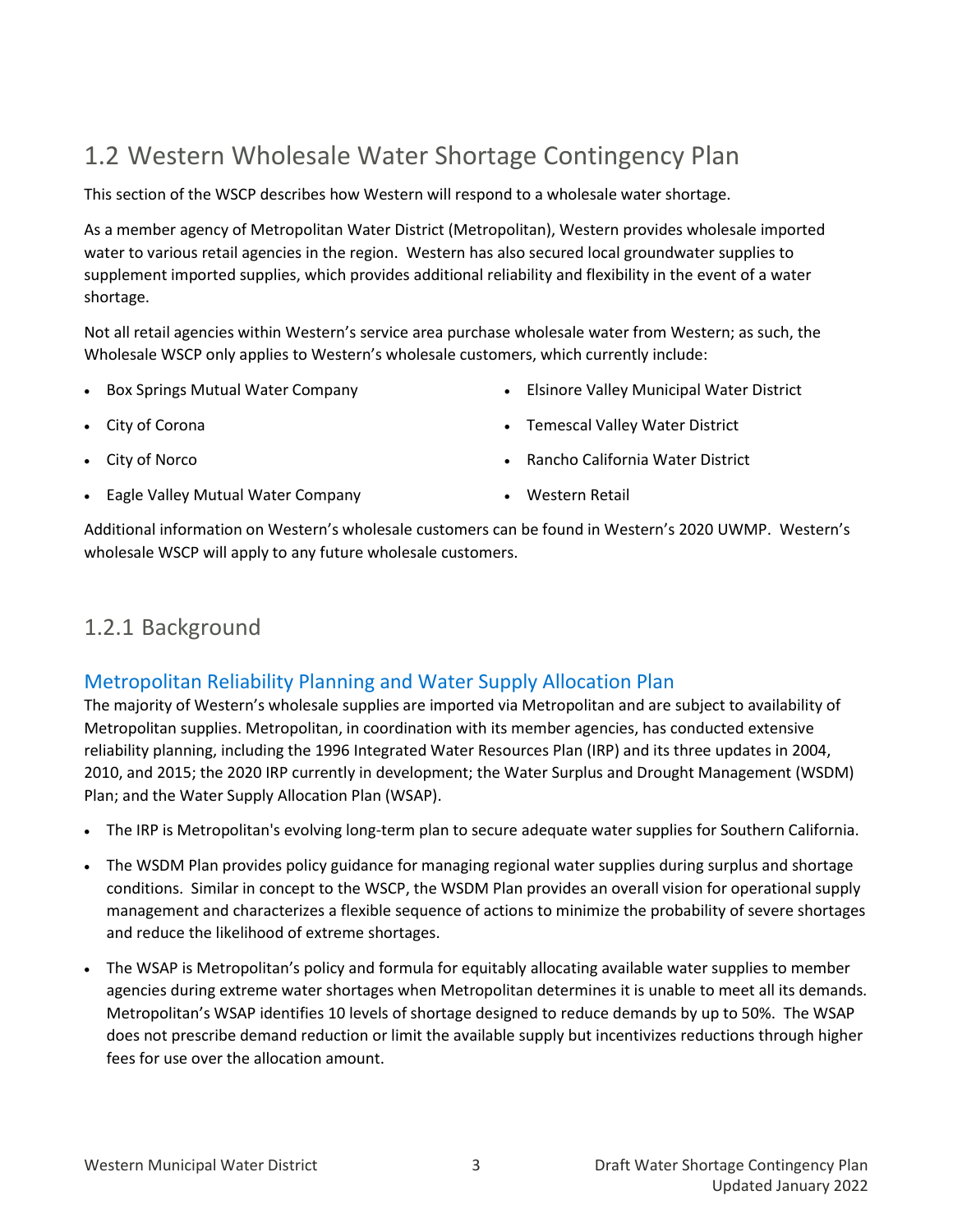Additional reliability planning efforts by Metropolitan include its Emergency Storage Objective and its Seismic Risk Assessment and Mitigation Plan. More information on all planning efforts listed above can be found in Metropolitan's' 2020 UWMP and WSCP.

Metropolitan's WSCP acknowledges that WSAP allocation is a costly shortage response action that places acute burdens upon member agencies and the public. Other shortage response actions are generally preferred to the extent practicable. Metropolitan's overall strategy considers WSAP allocations to be a fallback option to address any remaining shortages when supply augmentation actions and other demand management measures are insufficient to meet demand reduction objectives. Metropolitan's WSAP is included as Attachment 1.

Western has aligned its water shortage policies with Metropolitan's with respect to imported water supplies.

### Western Drought Allocation Plan

Western has adopted a Drought Allocation Plan (DAP) that passes through Metropolitan's WSAP actions for imported water shortages to Western wholesale customers. The DAP was prepared by Western in conjunction with its wholesale customers and mirrors the 10 stages of Metropolitan's WSAP. The DAP establishes a means to allocate limited imported water supplies among Western's imported water agencies if Metropolitan implements various stages of its WSAP. Initially developed in 2008, the DAP was updated in 2015 to reflect changes from Metropolitan and the potential impacts of future droughts. The allocation methodology in the DAP was updated for consistency with Metropolitan's WSAP and agreed upon by Western's wholesale customers. A copy of Western's DAP is included as Attachment 2.

The DAP establishes water allocations based on several variables including base period demand, conservation, growth, regional shortage, availability of local supplies, retail water agency dependence on imported supplies, and conservation demand hardening. The allocation method was designed to be equitable on the wholesale level, while helping to minimize hardships experienced by retail agencies and the customers they serve throughout the region.

As with Metropolitan's WSAP, the DAP does not prescribe how Western's wholesale customers reduce demands during shortage, rather the DAP incentivizes conservation through fees for excessive use. Metropolitan charges penalties for use above an allocation established by implementing one of the 10 stages of its WSAP. At the end of the 12-month allocation year, any allocation surcharges or penalties incurred through excessive use of Metropolitan supplies will be passed along to Western's wholesale customers, prorated to reflect each agency's contribution towards penalty and fee accrual.

Metropolitan's WSAP was incorporated into its WSCP but was not modified as part of Metropolitan's WSCP development. Similarly, Western's DAP is incorporated into this Wholesale WSCP, but has not been changed since it was last updated and adopted in 2015. A copy of Metropolitan's WSAP is included as Attachment 1.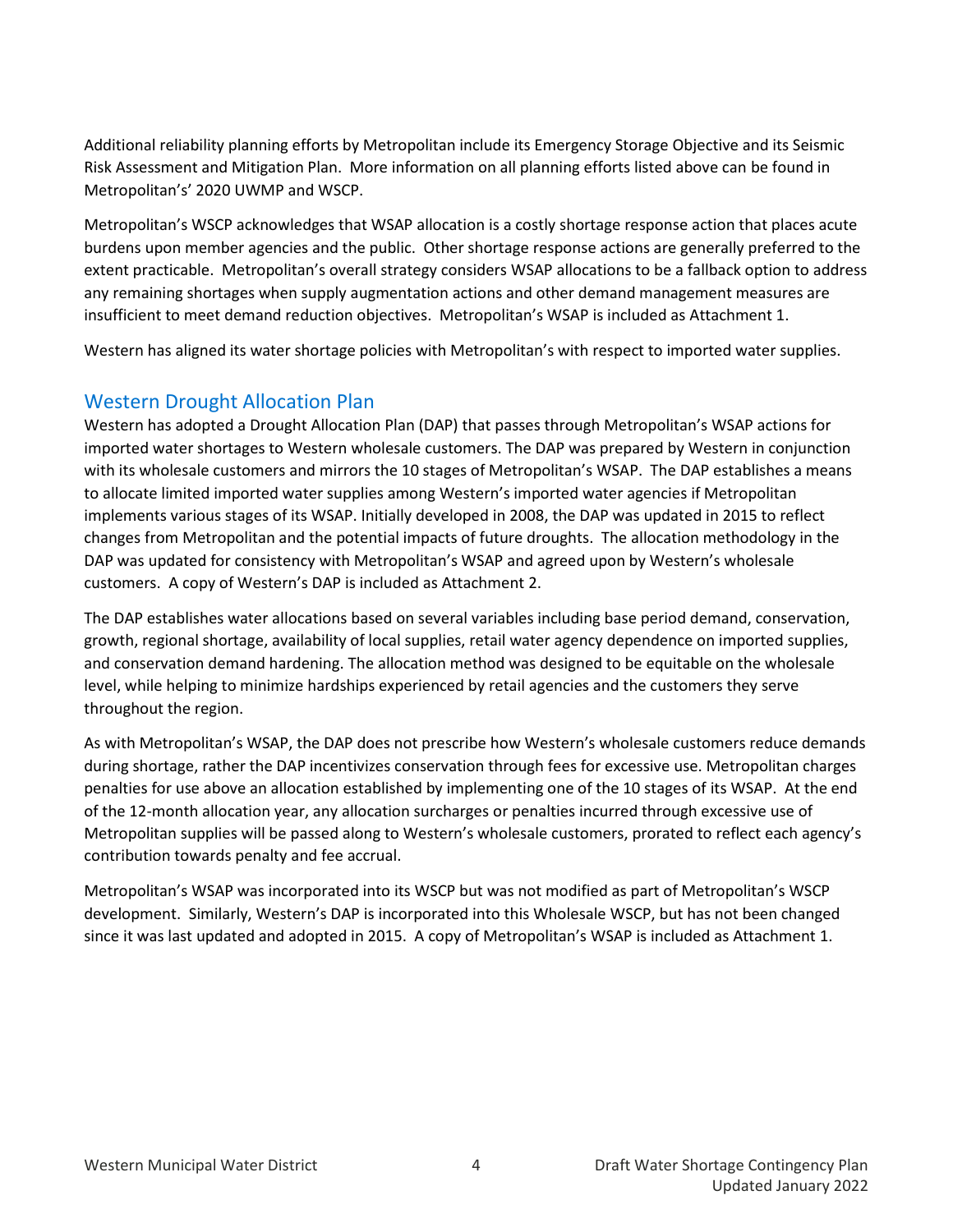## <span id="page-10-0"></span>1.2.2 Wholesale Water Supply Reliability Analysis

Understanding water supply reliability, factors that could contribute to water supply constraints, availability of alternative supplies, and what effect these have on meeting customer demands provides Western with a solid basis on which to develop appropriate and feasible response actions in the event of a water shortage. In the 2020 UWMP, Western conducted a Water Reliability Assessment to compare the total water supply sources available to long-term projected water use over the next 25 years, in five-year increments, for a normal water year, a single dry water year, and a drought lasting five consecutive water years. Western also conducted a Drought Risk Assessment to evaluate a drought period that lasts five consecutive water years starting from the year following when the assessment is conducted.

The primary constraint on the availability of water supplies has been in extreme drought conditions. As described in Metropolitan's 2020 UWMP, Metropolitan has made substantial investments to increase imported water supply reliability during periods of extended drought. As a result, Metropolitan's 2020 UWMP projects the ability to meet all imported water demands under normal, single dry year, and multiple dry year conditions, with excess supplies.

Through implementation of the Arlington Groundwater Sustainability Plan (GSP), Western expects its local wholesale supply from the Riverside-Arlington groundwater basin water to be stable and does not anticipate any reduction to supplies in dry years.

An analysis of both assessments determined that Western is reliable and anticipates that sufficient local and imported supplies will be available to meet demands, even in dry years, based on Metropolitan's 2020 UWMP.

## <span id="page-10-1"></span>1.2.3 Wholesale Annual Water Supply and Demand Assessment

As an urban water supplier, Western must prepare and submit an Annual Water Supply and Demand Assessment for its wholesale system (Wholesale Annual Assessment). The Wholesale Annual Assessment is an evaluation of the near-term outlook for supplies and demands to determine whether the potential for a supply shortage exists and whether there is a need to trigger a WSCP shortage stage and response actions in the current calendar year to maintain supply reliability. This process will take place at the same time each year based on known circumstances and information available to Western at the time of analysis and can be updated or revised at any time if circumstances change. Starting in 2022, the Wholesale Annual Assessment will be due by July 1 of every year, as indicated by CWC Section 10632.1.

As a member agency of Metropolitan, Western's protocols for evaluating water supply and demands and implementing shortage restrictions are integrated with Metropolitan's.

Western will establish and convene a WSCP Team to conduct the Wholesale Annual Assessment each year. The WSCP Team may include the following Western staff:

- Director of Water Resources
- Deputy Director of Water Resources
- Director of Finance
- Director of Strategic Communications
- Water Resources Specialist
- Operations Manager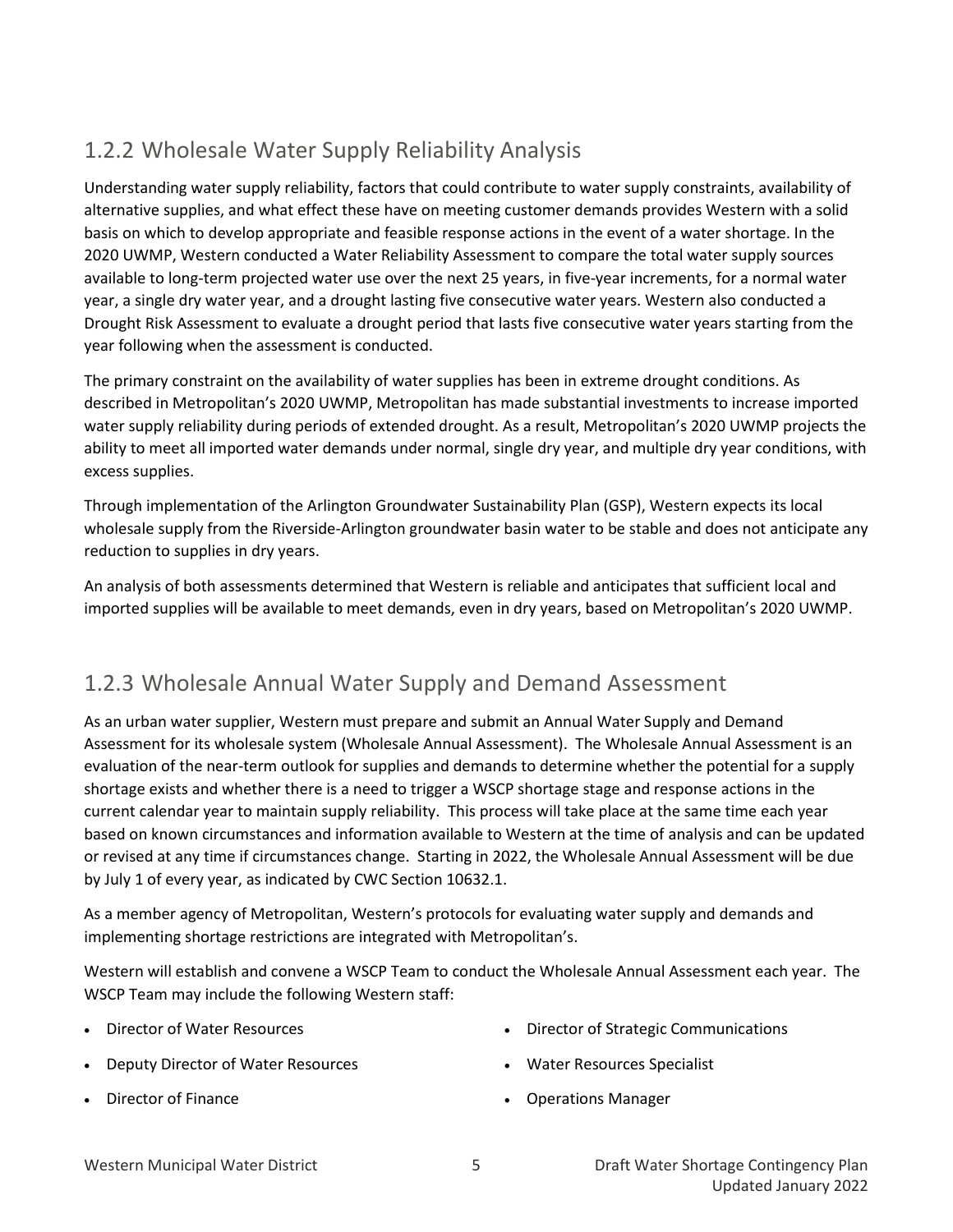Western's Wholesale Annual Assessment procedure, including key data inputs, evaluation criteria and responsible staff is summarized in [Table 1.](#page-11-0) To inform the Annual Assessment, Western will continue to coordinate with its wholesale customers to gain valuable input on the region's supply and demand needs.

#### **Table 1. Wholesale Annual Assessment Timeline**

<span id="page-11-0"></span>

| <b>TIMING</b> | <b>ASSESSMENT ACTIVITIES</b>                                                               | PROCEDURE, KEY DATA INPUTS, EVALUATION CRITERIA<br><b>AND OTHER CONSIDERATIONS</b>                                                                                                                                                                                                                                                                                                                                                                                    | <b>WESTERN STAFF</b><br><b>RESPONSIBLE</b>                             |
|---------------|--------------------------------------------------------------------------------------------|-----------------------------------------------------------------------------------------------------------------------------------------------------------------------------------------------------------------------------------------------------------------------------------------------------------------------------------------------------------------------------------------------------------------------------------------------------------------------|------------------------------------------------------------------------|
| <b>MARCH</b>  | Estimate unconstrained<br>demands for coming year                                          | Each year in July, Metropolitan requests "Member<br>Agency Demand Estimate Surveys" from each of their<br>member agencies as part of their annual budgeting<br>process. Western wholesale customers submit a 5-year<br>demand estimate, subtotaled by imported water source<br>(potable or non-potable) and by delivery point (for the<br>following 12-months only). Western will use the estimates<br>provided the previous July.                                    | <b>Water Resources</b><br>Specialist<br>Director of Water<br>Resources |
|               |                                                                                            | For other Western wholesale supplies, Western<br>coordinates with wholesale customers each year at<br>budget time (March) to establish demands for the<br>following year.                                                                                                                                                                                                                                                                                             |                                                                        |
| <b>MARCH</b>  | Estimate available supplies<br>for the year, considering the<br>following year will be dry | Western anticipates that sufficient imported supplies will<br>be available to meet demands, even in dry years, based<br>on Metropolitan's 2020 UWMP. If Metropolitan has<br>declared a WSAP stage (typically done in spring of a<br>given year if needed), water use above the WSAP<br>allocation will be charged a penalty rate.                                                                                                                                     | Director of Water<br>Resources                                         |
|               |                                                                                            | The Arlington Basin Groundwater Sustainability Plan<br>(GSP) framework will be used to estimate available<br>supplies from the Arlington Desalter.                                                                                                                                                                                                                                                                                                                    |                                                                        |
| <b>MARCH</b>  | Consider potential<br>infrastructure constraints that<br>may impact supply delivery        | Identify any known Metropolitan or Western<br>infrastructure issues that may pertain to near-term water<br>supply reliability, including repairs, construction, and<br>environmental mitigation measures that may temporarily<br>constrain capabilities, as well as any new projects that<br>may add to system capacity. Identify any facilities out of<br>service due to water quality problems, equipment failure,<br>etc. that may impact normal water deliveries. | <b>Operations Manager</b>                                              |
| <b>APRIL</b>  | Convene WSCP Team to<br>conduct Wholesale Annual<br>Assessment                             | Compare supplies and demands and discuss any<br>infrastructure constraints that may impact supply delivery.<br>If the potential for a shortage exists or if Metropolitan<br>has enacted a WSAP stage, determine which Western<br>shortage response stage and actions are recommended<br>to reduce/eliminate the shortage or to pass through the<br>Metropolitan WSAP.                                                                                                 | <b>WSCP Team</b>                                                       |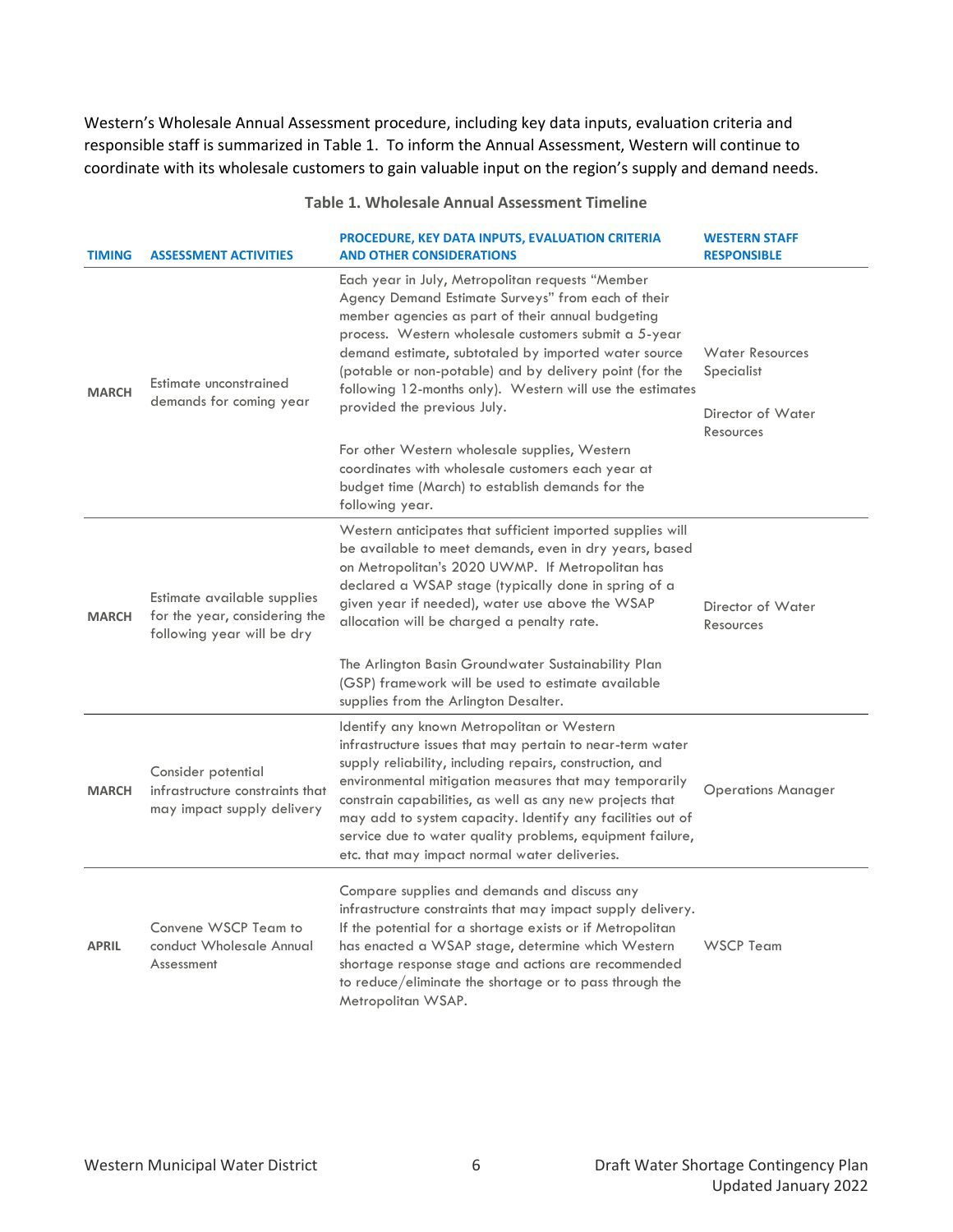| <b>TIMING</b>       | <b>ASSESSMENT ACTIVITIES</b>                                                     | PROCEDURE, KEY DATA INPUTS, EVALUATION CRITERIA<br><b>AND OTHER CONSIDERATIONS</b>                                                                                                                                                                        | <b>WESTERN STAFF</b><br><b>RESPONSIBLE</b> |
|---------------------|----------------------------------------------------------------------------------|-----------------------------------------------------------------------------------------------------------------------------------------------------------------------------------------------------------------------------------------------------------|--------------------------------------------|
| <b>MAY</b>          | Engineering, Operations and<br>Water Resources (EOWR)<br><b>Committee Update</b> | If a shortage stage and response actions are<br>recommended by the WSCP Team, or if Metropolitan has<br>enacted a WSAP stage, provide an update to the EOWR<br>Committee with the findings of the Wholesale Annual<br>Assessment and planned actions.     | Director of Water<br>Resources             |
|                     |                                                                                  | Western's DAP gives the General Manager the authority<br>to implement the DAP in response to Metropolitan<br>implementing its WSAP without further Board action.                                                                                          |                                            |
| <b>JUNE</b>         | Western Board of Directors<br>Update                                             | If a shortage stage and response actions are<br>recommended by the WSCP Team, or if Metropolitan has<br>enacted a WSAP stage, provide an update to the Board<br>of Directors with the findings of the Wholesale Annual<br>Assessment and planned actions. | Director of Water<br>Resources             |
|                     |                                                                                  | Western's DAP gives the General Manager the authority<br>to implement the DAP in response to Metropolitan<br>implementing its WSAP without further Board action.                                                                                          |                                            |
| ON-<br><b>GOING</b> | Implement WSCP actions, if<br>needed                                             | Relevant members of Western staff will implement<br>shortage response actions if needed.                                                                                                                                                                  | <b>WSCP Team</b>                           |
| <b>JULY 1</b>       | PRIOR TO Submit Wholesale Annual<br>Assessment                                   | Send Final Wholesale Annual Assessment to DWR.                                                                                                                                                                                                            | <b>Water Resources</b><br>Specialist       |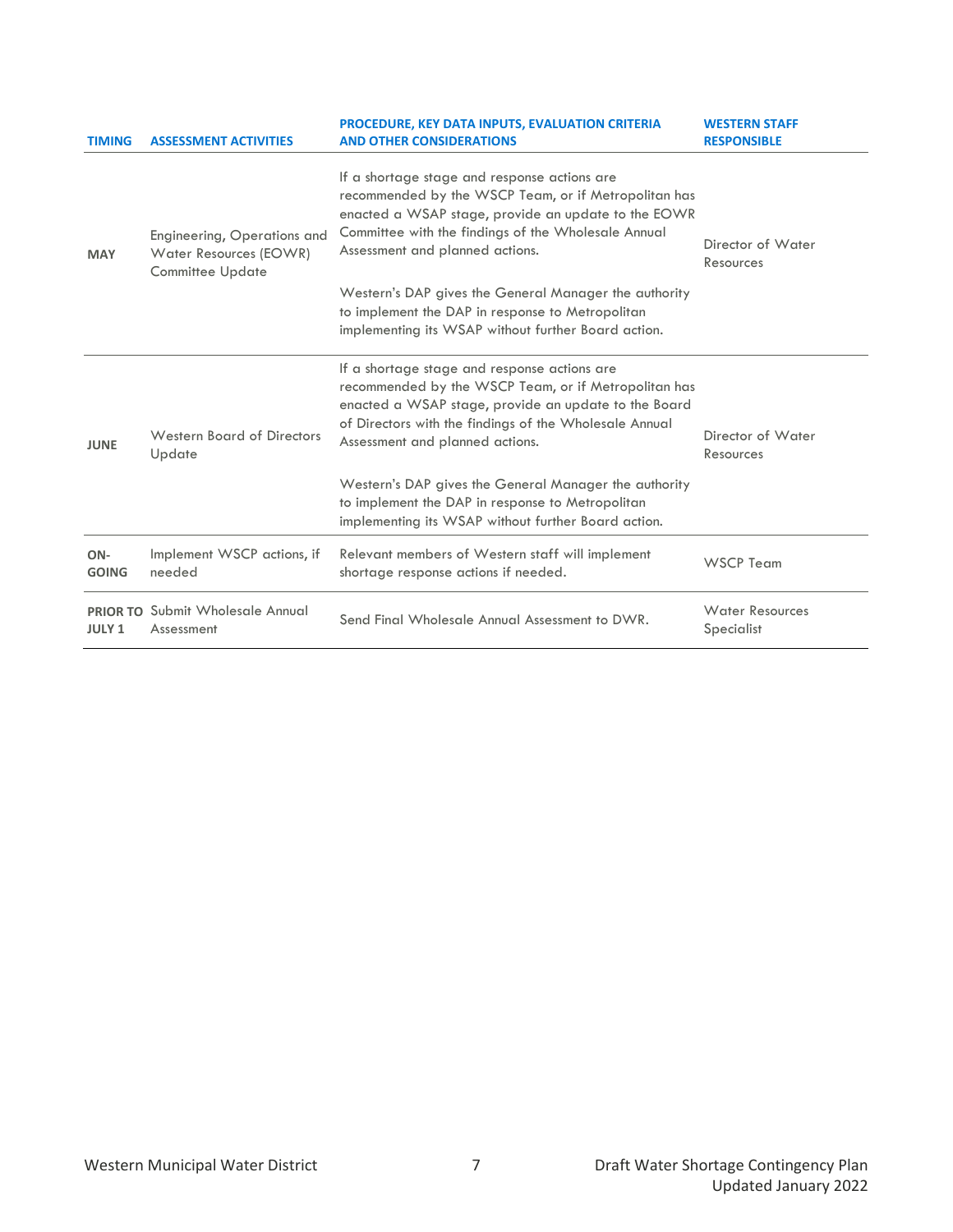## <span id="page-13-0"></span>1.2.4 Wholesale Water Shortage Levels and Response Actions

With the exception of a catastrophic failure of the Mills Gravity Line or other infrastructure failure of similar magnitude, Western does not foresee implementing water shortage levels except under Metropolitan's direction and according to Metropolitan's WSAP or as required by a state mandate. If a potential water supply shortage is identified in the Wholesale Annual Assessment, this section provides information on the wholesale water shortage levels and response actions that Western may implement. It is important to note that Western's system is complex and the ultimate actions taken by Western will depend on the unique issues of each particular condition and the opportunities available during a particular shortage condition.

Western has aligned its Wholesale WSCP shortage levels with the six standard water shortage levels outlined in the Water Code.  Shortage levels indicate the gap in supply compared to normal year availability.  The six standard water shortage levels correspond to progressively increasing estimated shortage conditions (up to 10-, 20-, 30-, 40-, 50-percent, and greater than 50-percent shortage compared to the normal reliability condition) and align with the response actions that Western would implement to meet the severity of the impending shortages.

Western will evaluate the water shortage conditions on a case-by-case basis and determine which response actions are appropriate to maintain water supply reliability or mitigate potential impacts. In collaboration with its wholesale customers, Western's response to potential shortages may include increased public outreach throughout the region, exploration of additional supply sources, changes to typical operations, and promoting voluntary actions to reduce demands. If Metropolitan implements its WSAP, Western will implement its DAP to align with Metropolitan. Western's six water Shortage Levels and corresponding response actions that could be implemented by Western are summarized in [Table 2](#page-13-1). The following subsections describe Western's potential response actions in more detail.

Western may also implement additional actions not listed in [Table 2.](#page-13-1) Western may implement a combination of the actions specified below, as appropriate, but not necessarily all six actions for each level. Selected actions will depend on the nature of water shortage conditions at a given time.

<span id="page-13-1"></span>

| <b>WHOLESALE WATER</b><br><b>SHORTAGE LEVELS1</b> | <b>ONGOING</b><br><b>WATER USE</b><br><b>EFFICIENCY</b> | <b>PUBLIC</b><br><b>OUTREACH</b> | <b>SUPPLY</b><br><b>AUGMENTATION</b> | <b>OPERATIONAL</b><br><b>CHANGES</b> | <b>VOLUNTARY</b><br><b>DEMAND</b><br><b>REDUCTIONS</b> | <b>IMPLEMENT</b><br><b>DROUGHT</b><br><b>ALLOCATION PLAN2</b> |
|---------------------------------------------------|---------------------------------------------------------|----------------------------------|--------------------------------------|--------------------------------------|--------------------------------------------------------|---------------------------------------------------------------|
| <b>Normal Conditions</b>                          |                                                         |                                  |                                      |                                      |                                                        |                                                               |
| Level 1 (Up to $10\%$ )                           | ✓                                                       |                                  | ✓                                    | ✓                                    |                                                        |                                                               |
| Level 2 (Up to $20\%$ )                           | ✓                                                       | ✓                                | ✓                                    | ✓                                    |                                                        |                                                               |
| Level $3$ (Up to $30\%$ )                         |                                                         |                                  |                                      |                                      |                                                        |                                                               |
| Level 4 (Up to $40\%$ )                           | ✓                                                       | ✓                                | ✓                                    | $\checkmark$                         |                                                        |                                                               |
| Level 5 (Up to $50\%$ )                           | ✓                                                       |                                  |                                      | ✓                                    |                                                        |                                                               |
| Level 6 (Above<br>$50\%$                          |                                                         |                                  |                                      |                                      |                                                        |                                                               |

**Table 2. Wholesale Water Shortage Levels and Potential Response Actions**

**<sup>1</sup>**Percentages represent supply shortage compared to normal conditions.

**2**Western DAP is only triggered in response to Metropolitan WSAP allocations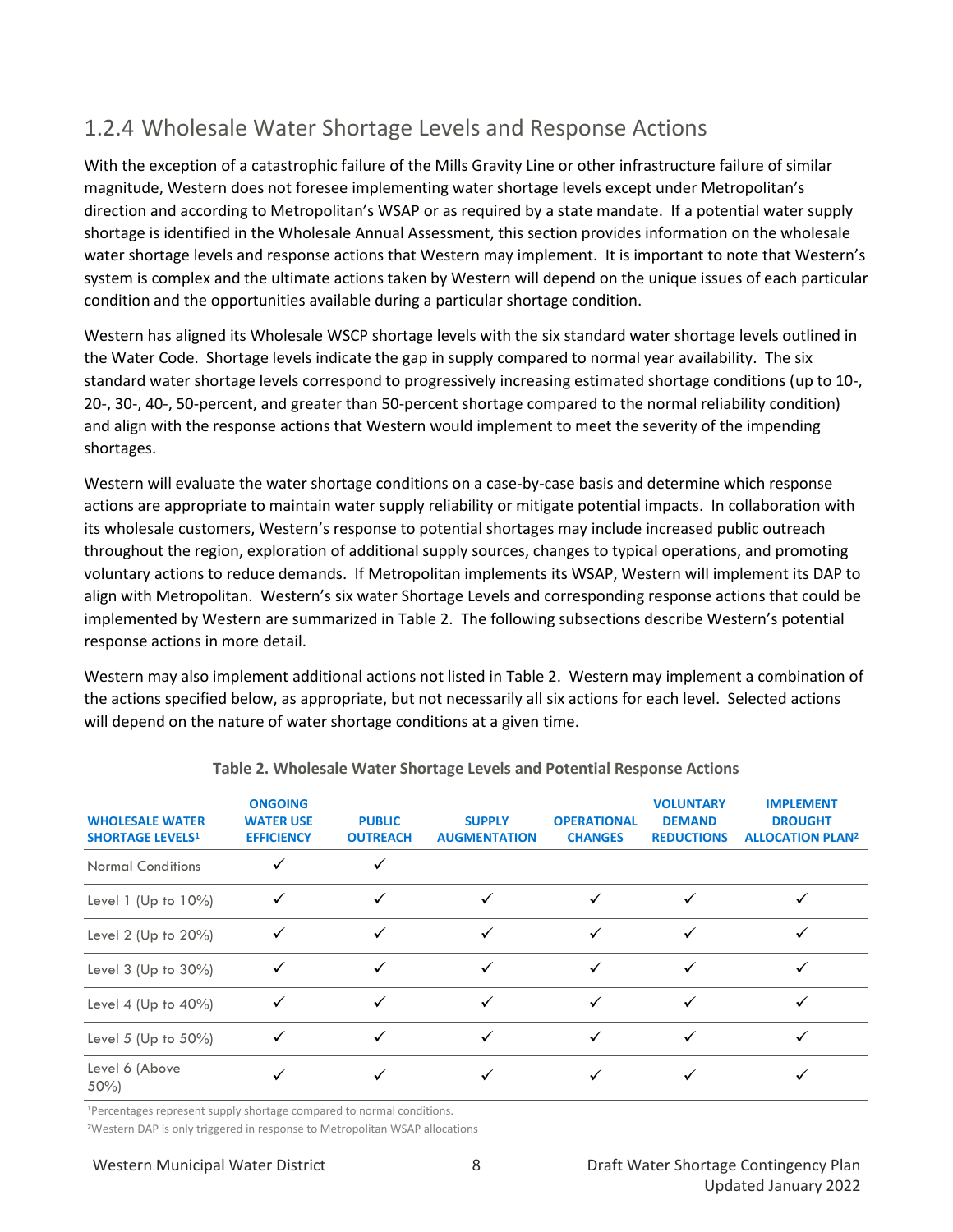## Ongoing Water Use Efficiency

Western has been a leader in water use efficiency for many years and actively collaborates with local and regional agencies and the communities it serves to implement innovative programs and drive change. As described in Western's 2020 UWMP, Western implements a variety of wholesale demand management measures (DMMs) on a routine basis intended to promote water use efficiency and partner with its wholesale customers to support sustainable management of regional water supplies.

## Communication Plan

During a water shortage condition, including short term supply constraints caused by infrastructure impacts, Western collaborates with its wholesale customers to provide enhanced and coordinated public outreach to communicate current conditions, potential impacts to water service and actions that are being taken by Western and its wholesale customers, and actions the public is being asked to take to help reduce water use during the shortage.

### Supply Augmentation

In the event of a shortage in normally available supplies, Western may be able to augment supplies through other local groundwater sources and storage programs, if available at the time of the shortage. Such augmentation actions would be short-term and do not overlap with the normal supplies.

## Operational Changes

During shortage conditions, operations may be affected by supply augmentation or demand reduction responses. Western will consider its operational procedures at the time of a shortage to identify changes that can be implemented to address water shortage on a short-term basis. In addition, Western and its neighboring agencies have mutual aid agreements and assist each other, if possible, in emergency situations.

## Voluntary Demand Reductions

If Metropolitan implements a WSAP allocation, Western will implement its DAP to align. The WSAP and DAP does not require Western's wholesale customers reduce demands during shortage, rather they incentivize demand reduction through fees for excessive use. Metropolitan charges penalties for use above an allocation established by implementing one of the 10 stages of its WSAP and Western passes any penalties charged through to the respective wholesale customers that contributed to accruing the penalties. Demand reductions are voluntary and supplies beyond the allocation can still be purchased at higher penalty rates.

#### Additional Mandatory Restrictions

Western does not impose mandatory restrictions on its wholesale customers.

## Shortage Response Action Effectiveness

Western is committed to working with its wholesale customers to mitigate the impacts of potential supply shortages. Western expects to address any supply shortages through a combination of public outreach, supply augmentation, operational changes, voluntary demand reductions, and implementation of the DAP. The range of potential supply shortage reductions that could be achieved from each response action is summarized in [Table](#page-15-2)  [3.](#page-15-2)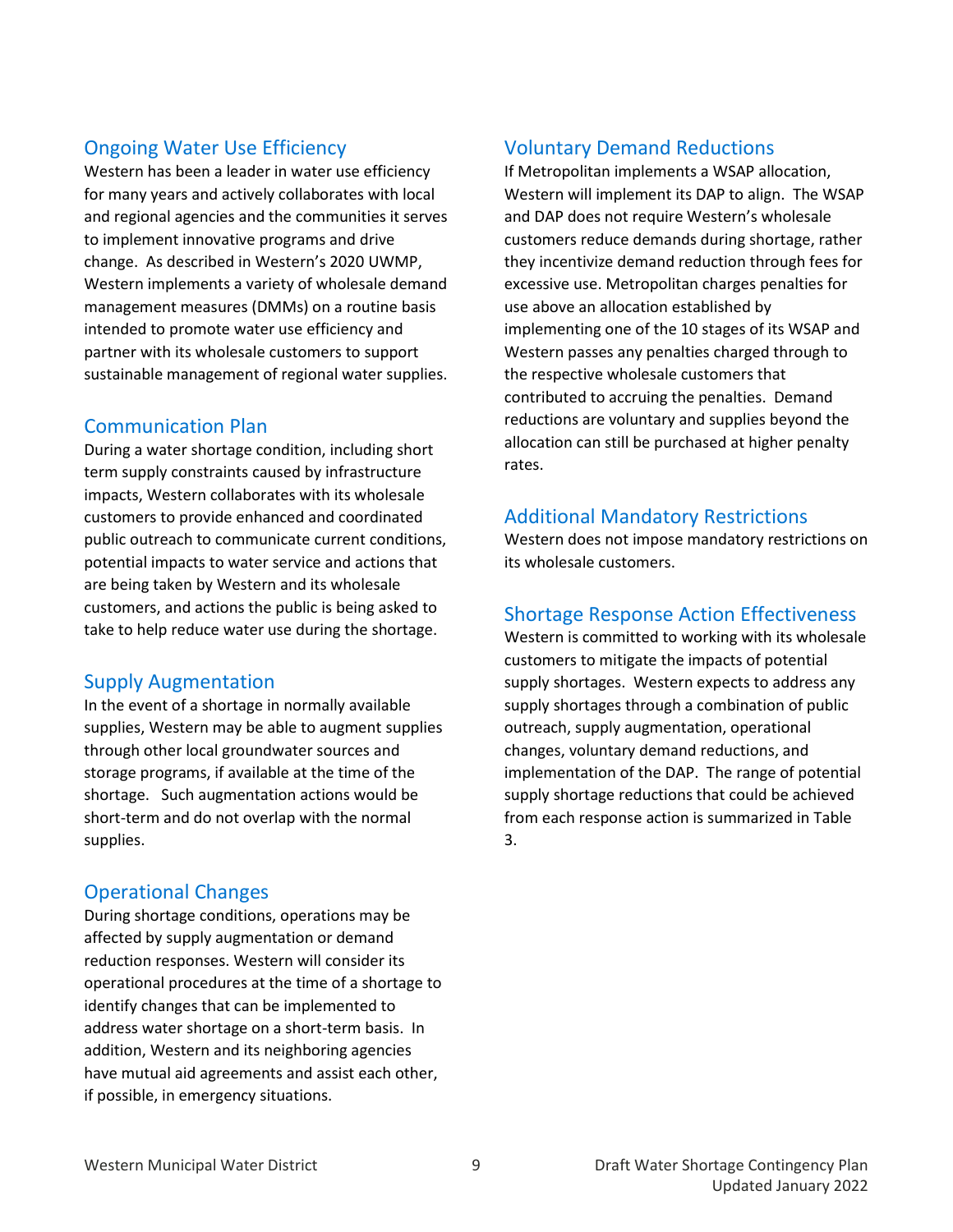<span id="page-15-2"></span>

| <b>RESPONSE</b><br><b>ACTION</b>             | <b>POTENTIAL SUPPLY</b><br><b>SHORTAGE REDUCTION</b> | <b>DESCRIPTION</b>                                                                                                                                                                                                                                                                                                                                                                                                                                                                                                                                                                                                                                        |
|----------------------------------------------|------------------------------------------------------|-----------------------------------------------------------------------------------------------------------------------------------------------------------------------------------------------------------------------------------------------------------------------------------------------------------------------------------------------------------------------------------------------------------------------------------------------------------------------------------------------------------------------------------------------------------------------------------------------------------------------------------------------------------|
| <b>Ongoing Water Use</b><br>Efficiency       | N/A                                                  | Western supports the water use efficiency programs of its wholesale<br>customers but does not directly track resulting water savings from<br>wholesale customers.                                                                                                                                                                                                                                                                                                                                                                                                                                                                                         |
| Public Outreach                              | Supports effectiveness<br>of other actions           | Anticipated shortages will involve an appropriately sized outreach<br>campaign to address the targeted demand reduction, which depends<br>on the combined effectiveness of other shortage response actions.                                                                                                                                                                                                                                                                                                                                                                                                                                               |
| Supply Augmentation                          | $0 - 100%$                                           | Supply augmentation actions consisting of stored water and as-needed<br>flexible supplies are expected to address between 0 to 100 percent<br>of anticipated shortages for any shortage level, depending on<br>availability of those supplies; in lesser WSCP shortage levels, it is more<br>likely that shortages can be completely addressed through supply<br>augmentation.                                                                                                                                                                                                                                                                            |
| <b>Voluntary Demand</b><br><b>Reductions</b> | $0-100\%$                                            | Efficacy of demand reduction efforts is difficult to estimate or predict<br>and water savings are a function of the extent to which public<br>information campaigns reach water users and the degree of consumer<br>response to those messages, as well as the response of Western<br>wholesale customers and their ability to utilize other supplies. In lesser<br>WSCP shortage levels (i.e. 10% or Stage 1), it is more likely that<br>shortages can be completely addressed through demand reduction.<br>For higher shortage levels, demand reduction would likely need to be<br>combined with other response actions to address the entire shortage. |
| Implement Drought<br><b>Allocation Plan</b>  | $0 - 50%$                                            | Metropolitan's WSAP is designed to reduce demands by up to<br>approximately 50 percent of the WSAP's calculated base demand.                                                                                                                                                                                                                                                                                                                                                                                                                                                                                                                              |

#### **Table 3. Potential Supply Shortage Reduction for Response Actions**

## <span id="page-15-0"></span>1.2.5 Communication Protocols

Western routinely communicates with local water agencies through quarterly general manager meetings. General managers of all the local water agencies meet and discuss regional and agency specific issues, which may include impacts or changes to wholesale supplies and demands.

In the event of water supply shortage, Western will use this forum for ongoing communication about supply shortages and response actions. The region's general managers can also utilize these meetings to help coordinate consistent regional messaging in times of drought.

## <span id="page-15-1"></span>1.2.6 Legal Authorities

Western obtains legal authority to implement its DAP though Ordinance 385, which was approved and adopted on May 20, 2015, by Western's Board after a public hearing. A copy of Ordinance 385 is included as Attachment 3.

Western shall coordinate with any city or county within which it provides water supply services for the possible proclamation of a local emergency, as defined in Section 8558 of the Government Code.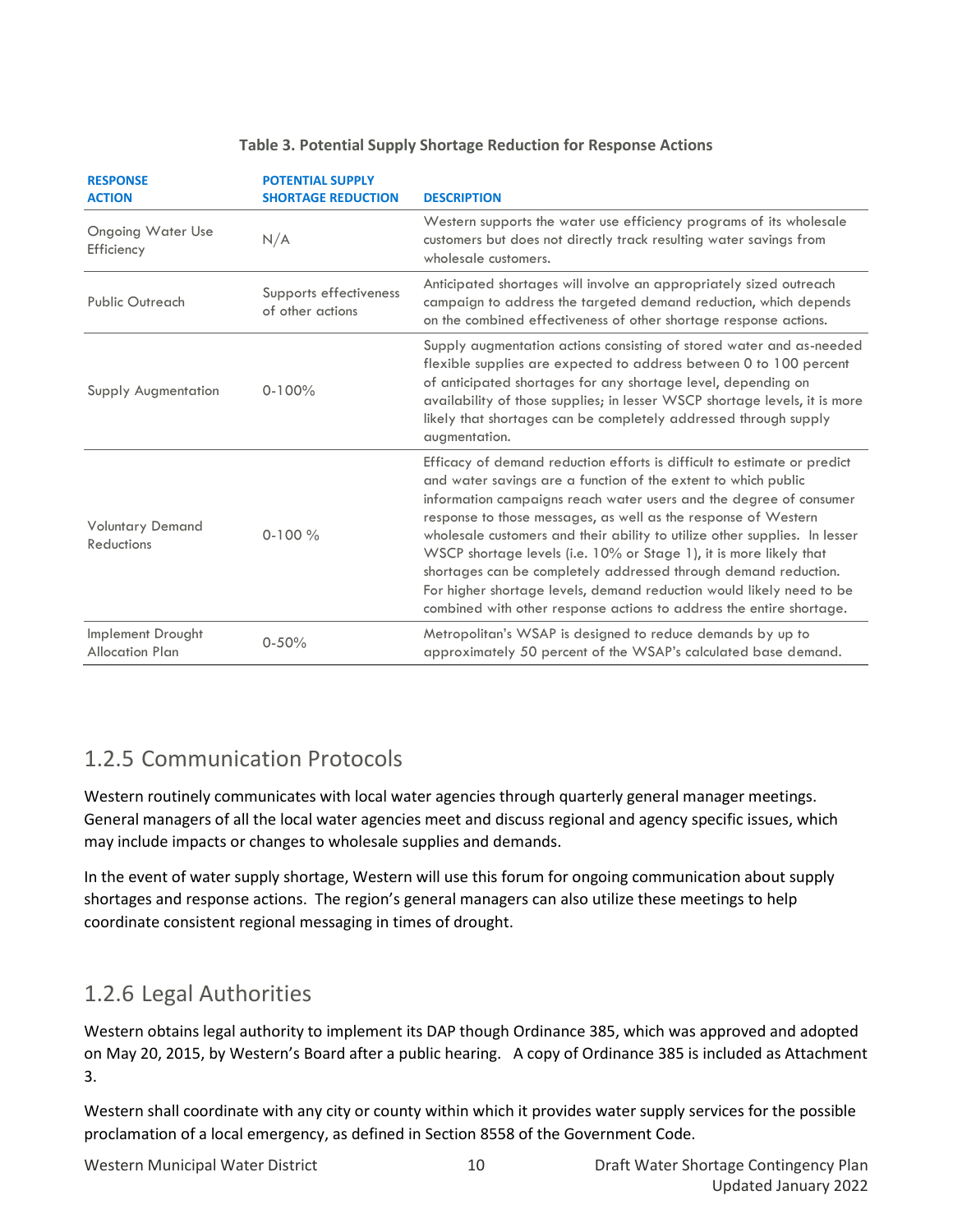## <span id="page-16-0"></span>1.2.7 Financial Consequences of WSCP

As mentioned above, in times of extreme shortage, Metropolitan may elect to implement its WSAP and Western will implement its DAP in response. The WSAP reduces allocations to Metropolitan's member agencies, including Western. If Western's wholesale agencies consume more water than their allocation, Metropolitan charges Western penalties based on the percentage of use over the allocation amount. Western will pass along any penalties or surcharges incurred to Western's wholesale customers, prorated to reflect each agency's contribution towards penalty and fee accrual.

In the event of a wholesale water shortage, Western anticipates that revenues will decrease as wholesale customers shift to using other supplies, whether in response to short term outages or the WSAP/DAP penalty pricing, if implemented.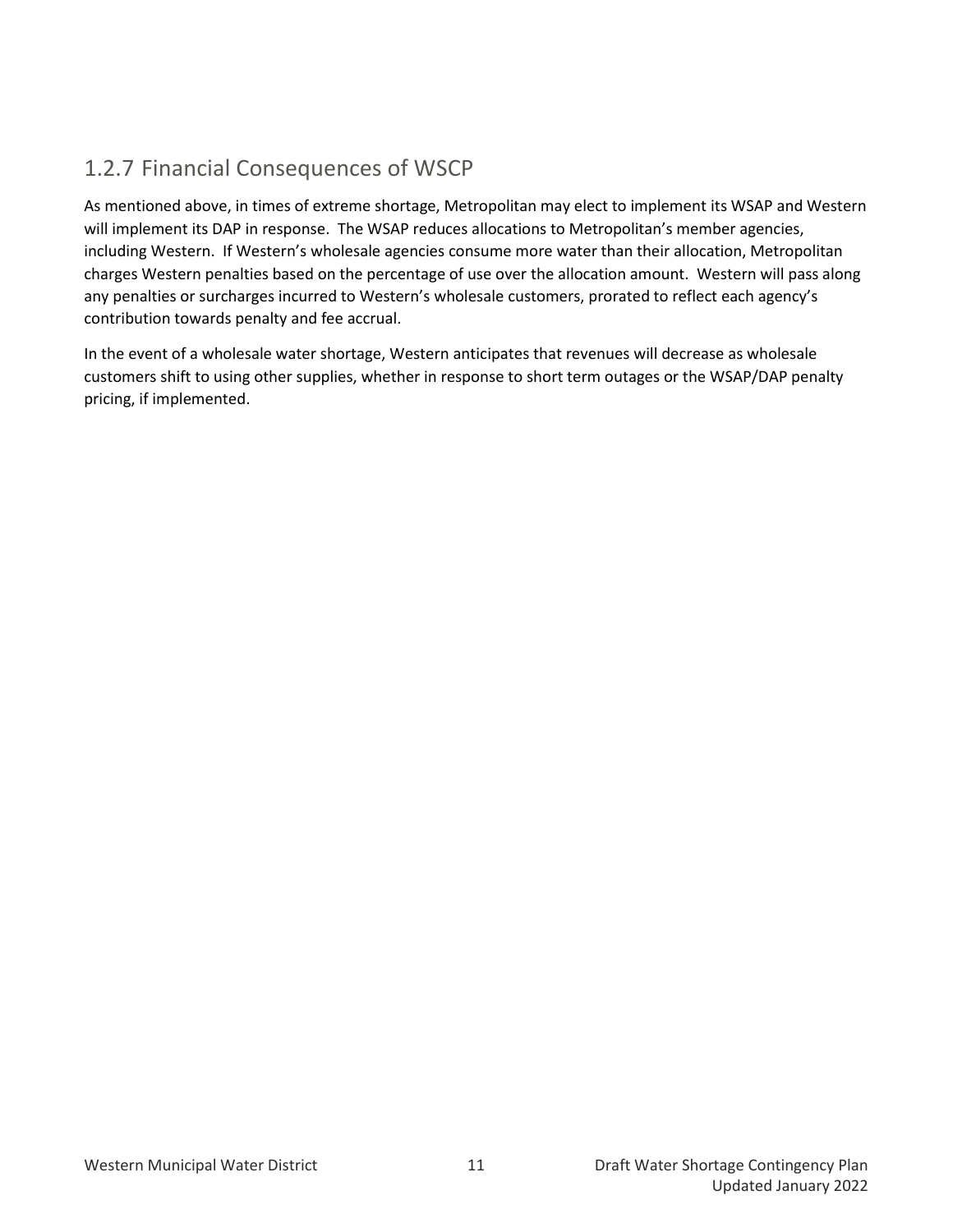## <span id="page-17-0"></span>1.3 Western Retail Water Shortage Contingency Plan

Western Retail refers to customers that directly purchase and use water from Western, such as single-family residences or commercial businesses. Western provides water to nearly 25,000 connections within the retail service area, including the Riverside Retail Service Area, Murrieta Retail Service Area, and Rainbow Retail Service Area. These three service areas are collectively referred to as Western Retail and cover a total of 104 square miles and serve water to an estimated population of nearly 100,000.

The Riverside Service Area includes a portion of the City of Riverside and unincorporated areas of Riverside County, including the communities of El Sobrante, Eagle Valley, Temescal Creek, Woodcrest, Lake Matthews and March Air Reserve Base. In 2005, Western took ownership of the Murrieta County Water District as a separate retail service area, now called the Murrieta Service Area. The entire area lies within the city of Murrieta. Western also serves a very small area, called the Rainbow Service Area, in an area just south of the City of Temecula in the unincorporated portion of Riverside County.

Western Retail currently obtains approximately 60% of its supply from Metropolitan and 40% of its supply from local groundwater sources. Note that Western treats its retail system as a wholesale customer as it relates to imported water supplies and demands.

## <span id="page-17-1"></span>1.3.1 Retail Water Supply Reliability Analysis

Understanding water supply reliability, factors that could contribute to water supply constraints, availability of alternative supply sources, and the effect these have on Western's ability to meet customer demands provide Western with a solid understanding used to develop appropriate and feasible response actions in the event of a water shortage. In the 2020 UWMP, Western conducted a Water Reliability Assessment to compare the total water supply sources available to long-term projected water use over the next 25 years, in five-year increments, for a normal water year, a single dry water year, and a drought lasting five consecutive water years. Western also conducted a Drought Risk Assessment to evaluate a drought period that lasts five consecutive water years starting in 2021. An analysis of both assessments determined that Western is reliable and anticipates meeting retail demands through local and imported water sources.

As described in Sectio[n 1.2.2,](#page-10-0) Western Wholesale expects to have sufficient supplies available to meet the demands of Western Retail and its other wholesale customers, even in dry years, based on Metropolitan's 2020 UWMP.

Western Retail also obtains groundwater supplies from several local groundwater basins, including groundwater from the Chino Basin that is treated and distributed by the Chino Desalter Authority (CDA), of which Western is a member. Each of the groundwater sources are closely managed by Watermasters, Groundwater Sustainability Agencies or Groundwater Sustainability Councils. Western plays a key role in the management of the groundwater basins it relies on to meet retail demands and participates in ongoing water conservation measures and regional recharge projects to enhance and protect the reliability of local groundwater.

Western Retail's recycled water supply is not expected to be affected by climatic factors because source wastewater flows coming from indoor use are generally not impacted by temperature and precipitation. However, recycled water supply availability may decline over time as a result of increased indoor conservation measures and efficient upgrades to plumbing and fixtures. Western also obtains supplemental non-potable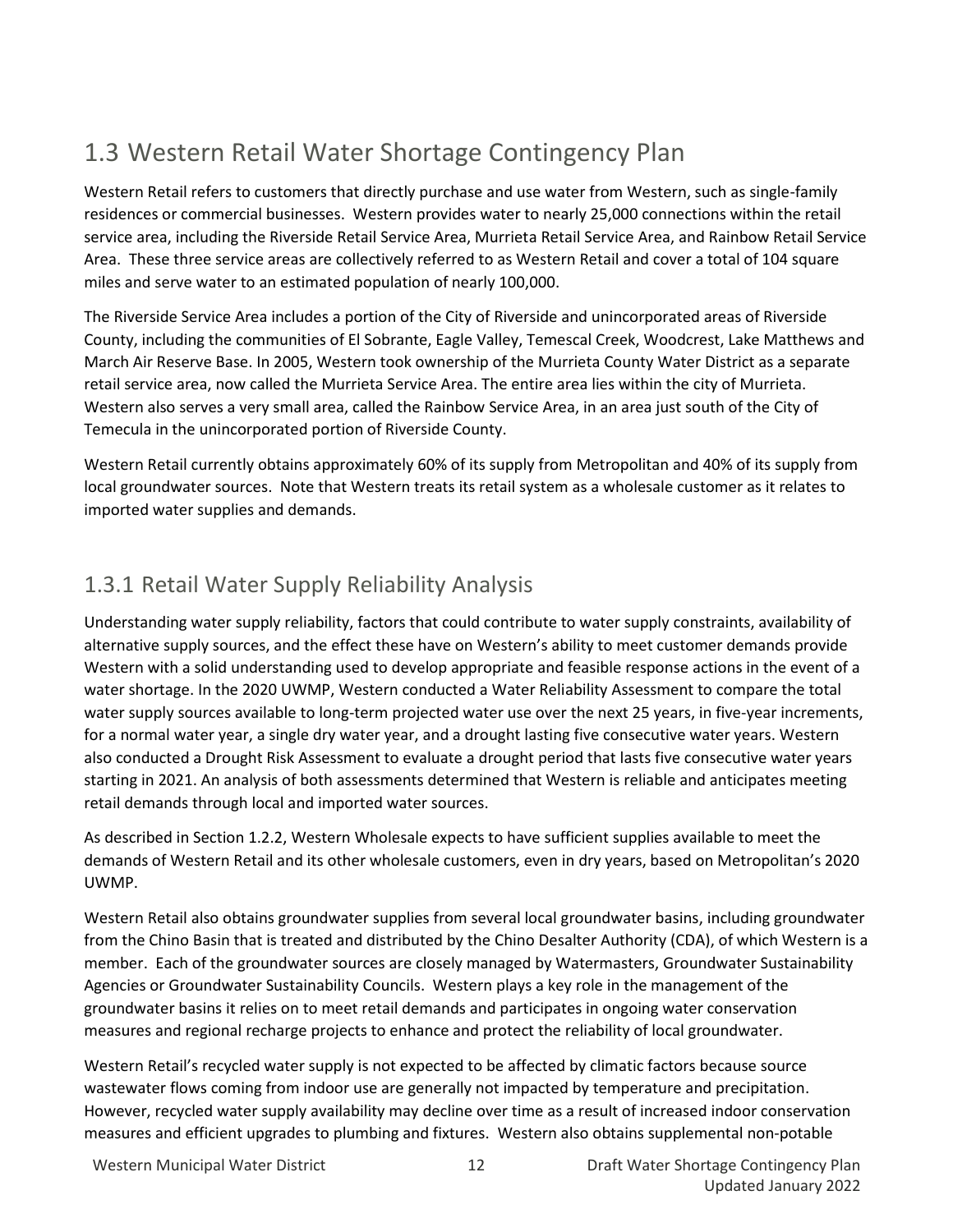water from imported and local sources. It is anticipated that non-potable water will be available as needed, based on effective basin and imported water management.

Western Retail is reliable and anticipates that sufficient local and imported supplies will be available to meet demands, even in dry years.

## <span id="page-18-0"></span>1.3.2 Retail Annual Water Supply and Demand Assessment

As an urban water supplier, Western must prepare and submit an Annual Water Supply and Demand Assessment for its retail system (Retail Annual Assessment). The Retail Annual Assessment is an evaluation of the near-term outlook for supplies and demands to determine whether the potential for a supply shortage exists and whether there is a need to trigger a WSCP shortage level and response actions in the current calendar year to maintain supply reliability. Starting in 2022, the Retail Annual Assessment will be due by July 1 of every year, as indicated by CWC Section 10632.1. Western's Retail Annual Assessment procedure, including key data inputs, evaluation criteria and responsible staff is summarized in [Table 4.](#page-19-0)

Western will establish and convene a WSCP Team to conduct the Retail Annual Assessment each year. The WSCP Team may include the following Western staff:

- Director of Water Resources
- Deputy Director of Water Resources
- Director of Finance
- Director of Strategic Communications
- Water Resources Specialist
- Operations Manager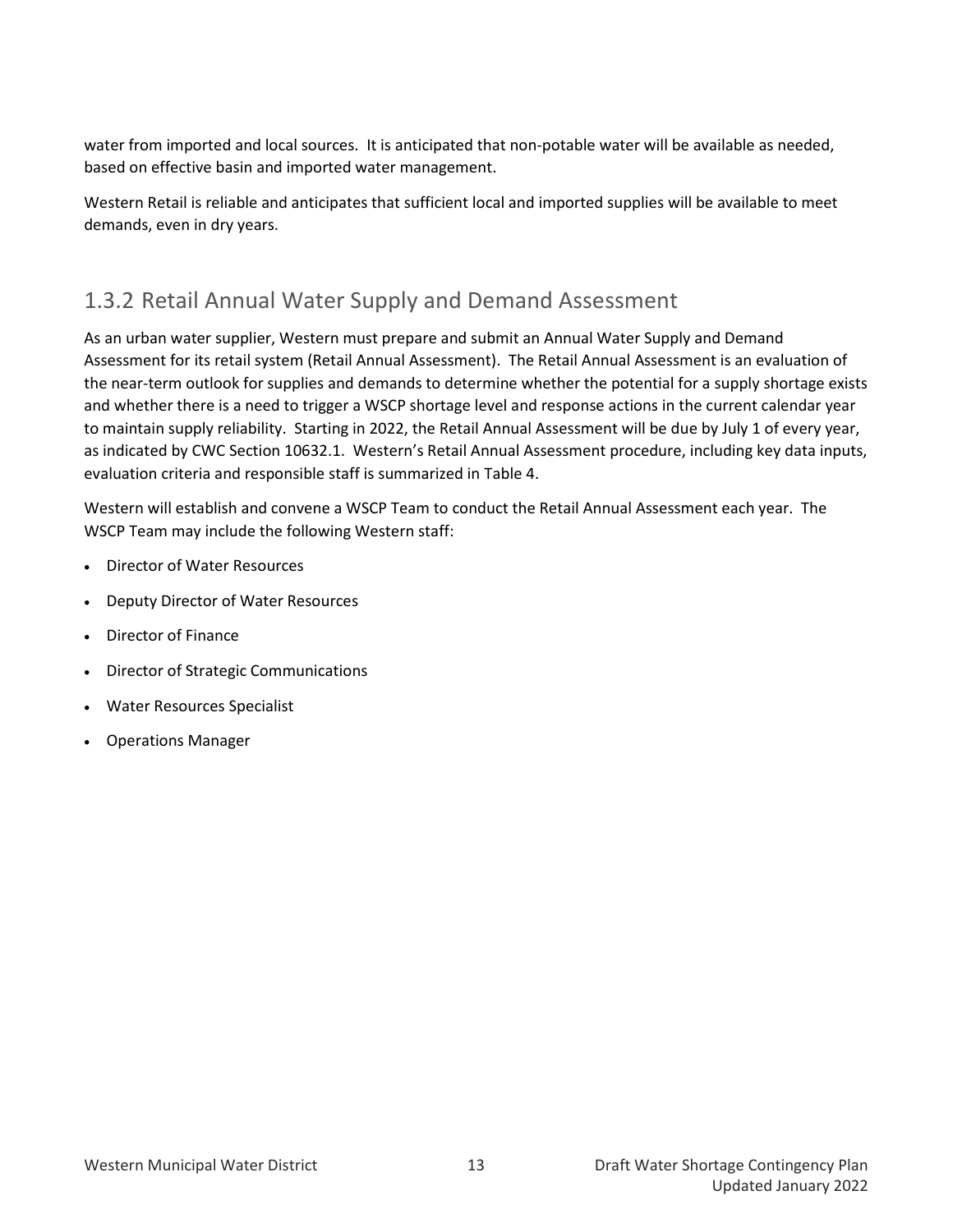#### **Table 4. Retail Annual Assessment Procedure**

<span id="page-19-0"></span>

| <b>TIMING</b> | <b>ASSESSMENT</b><br><b>ACTIVITIES</b>                                                    | PROCEDURE, KEY DATA INPUTS, EVALUATION CRITERIA AND OTHER<br><b>CONSIDERATIONS</b>                                                                                                                                                                                                                                                                                                                                                                                                                                          | <b>WESTERN</b><br><b>STAFF</b><br><b>RESPONSIBLE</b> |
|---------------|-------------------------------------------------------------------------------------------|-----------------------------------------------------------------------------------------------------------------------------------------------------------------------------------------------------------------------------------------------------------------------------------------------------------------------------------------------------------------------------------------------------------------------------------------------------------------------------------------------------------------------------|------------------------------------------------------|
| <b>MARCH</b>  | Estimate<br>unconstrained<br>demands for coming                                           | Western has several potential approaches to estimate demand for the<br>coming year, including a demand climate model that uses a time series<br>regression analysis, estimates developed by the Finance Department<br>based on historical use, and a California Data Collaborative (CaDC) tool.                                                                                                                                                                                                                             | Water<br>Resources<br>Specialist                     |
|               | year                                                                                      | Western tracks demand estimates from multiple approaches compared to<br>actual demand to refine its estimates over time.                                                                                                                                                                                                                                                                                                                                                                                                    | Finance<br>Manager                                   |
|               | Estimate available                                                                        | Western anticipates that sufficient imported supplies will be available to<br>meet demands, even in dry years, based on Metropolitan's 2020 UWMP.<br>If Metropolitan declares a WSAP stage (typically done in spring of a<br>given year if needed), normal quantities of water will still be available,<br>but will be charged at penalty rate above the allocation.                                                                                                                                                        |                                                      |
| <b>MARCH</b>  | supplies for the year,<br>considering the<br>following year will<br>be dry                | Western's local supplies are from groundwater basins that are<br>sustainably managed to provide long term supply reliability and are not<br>anticipated to be impacted in dry years. In the unlikely event that local<br>supplies are reduced, Western will coordinate with the groundwater<br>management groups in the respective basins and the CDA to identify any<br>supply reductions. Western plays an active role in these groups to help<br>ensure long term water supply reliability for Western Retail customers. | Director of<br>Water<br>Resources                    |
| <b>MARCH</b>  | Consider potential<br>infrastructure<br>constraints that may<br>impact supply<br>delivery | Identify any known Metropolitan or Western infrastructure issues that may<br>pertain to near-term water supply reliability, including repairs,<br>construction, and environmental mitigation measures that may temporarily<br>constrain capabilities, as well as any new projects that may add to system<br>capacity. Identify any facilities out of service due to water quality<br>problems, equipment failure, etc. that may impact normal water<br>deliveries.                                                          | Operations<br>Manager                                |
| <b>APRIL</b>  | Convene WSCP<br>Team to conduct<br>Retail Annual                                          | Compare supplies and demands and discuss any infrastructure constraints<br>that may impact supply delivery. If the potential for a shortage exists or<br>if Metropolitan has enacted a WSAP stage, determine which Western<br>shortage response level and actions are recommended to<br>reduce/eliminate the shortage or to reduce demands on Metropolitan.                                                                                                                                                                 | <b>WSCP Team</b>                                     |
|               | Assessment                                                                                | Additionally, if the State declares a drought state of emergency and<br>requires demand reductions, the WSCP Team will determine which water<br>shortage level and response actions are needed to comply with the State<br>mandate.                                                                                                                                                                                                                                                                                         |                                                      |
| <b>MAY</b>    | Engineering,<br>Operations and<br><b>Water Resources</b><br>(EOWR) Committee              | If the potential for a shortage exists, if Metropolitan has enacted a<br>WSAP stage or if the State has mandated demand reductions, the results<br>of the Retail Annual Assessment will be presented to EOWR Committee,<br>including the recommended shortage level and response actions.                                                                                                                                                                                                                                   | Director of<br>Water<br>Resources                    |
| <b>JUNE</b>   | Western Board of<br>Directors                                                             | If the potential for a shortage exists, if Metropolitan has enacted a<br>WSAP stage or the State has mandated demand reductions, the results of<br>the Retail Annual Assessment will be presented to the Western Board of<br>Directors, including the recommended shortage level and response actions.<br>The Board of Directors may order the implementation of a shortage level                                                                                                                                           | Director of<br>Water<br>Resources                    |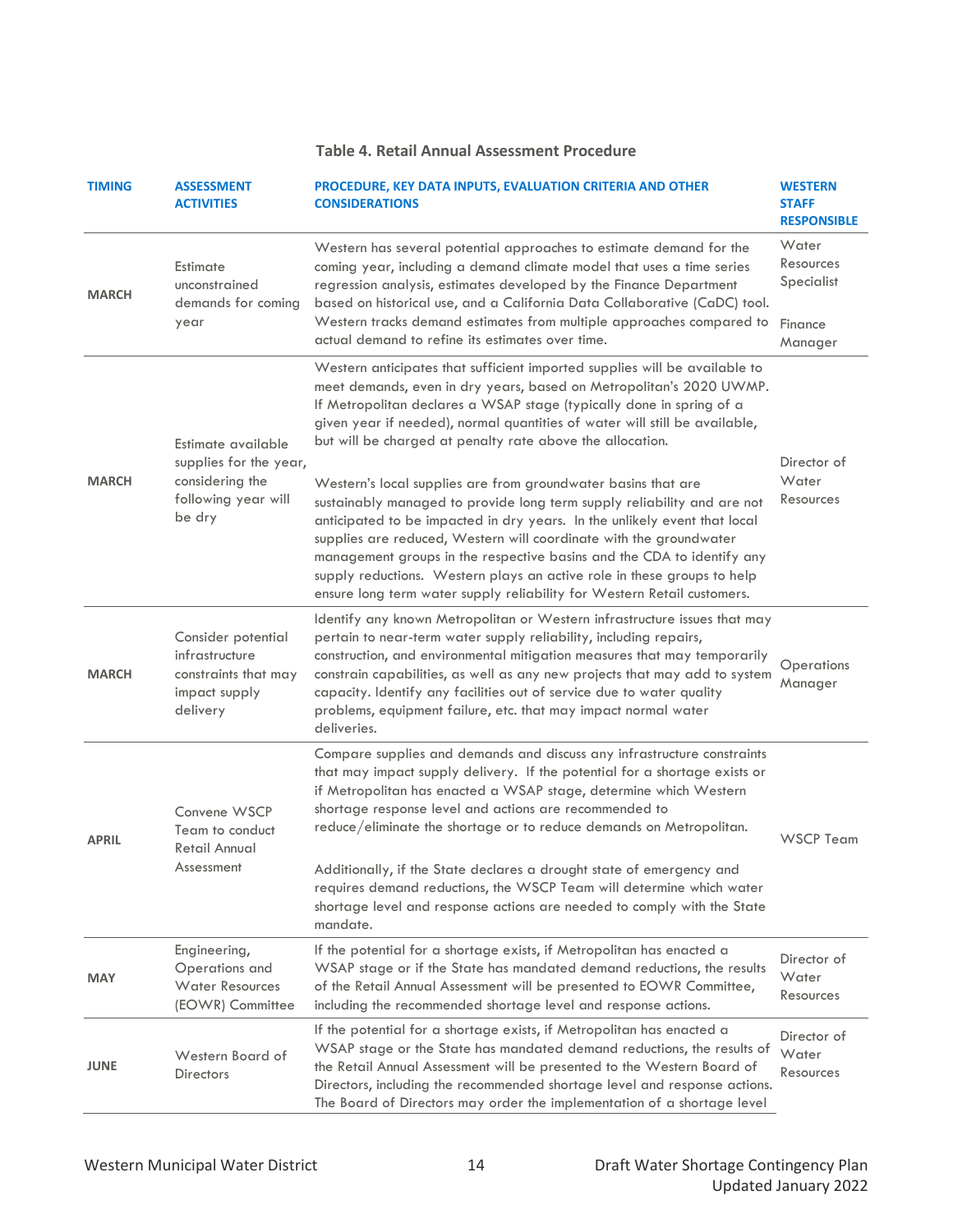| <b>TIMING</b>                    | <b>ASSESSMENT</b><br><b>ACTIVITIES</b> | <b>PROCEDURE, KEY DATA INPUTS, EVALUATION CRITERIA AND OTHER</b><br><b>CONSIDERATIONS</b>                                        | <b>WESTERN</b><br><b>STAFF</b><br><b>RESPONSIBLE</b> |
|----------------------------------|----------------------------------------|----------------------------------------------------------------------------------------------------------------------------------|------------------------------------------------------|
|                                  |                                        | and will adopt a resolution declaring the applicable water shortage<br>level.                                                    | Western<br>Board of<br><b>Directors</b>              |
| ON-GOING                         | Implement WSCP<br>actions, if needed   | Relevant members of Western staff will implement shortage response<br>actions associated with the declared water shortage level. | WSCP Team                                            |
| <b>PRIOR TO</b><br><b>JULY 1</b> | Submit Retail Annual<br>Assessment     | Send Final Retail Annual Assessment to DWR.                                                                                      | Water<br>Resources<br>Specialist                     |

## <span id="page-20-0"></span>1.3.3 Retail Water Shortage Levels

With the exception of a catastrophic failure of the Mills Gravity Line or other infrastructure failure of similar magnitude, Western does not foresee imposing a retail water shortage level except under the State's direction, or in response to action taken by Metropolitan. If a potential water supply shortage is identified in the Retail Annual Assessment, this section provides information on the retail water shortage levels and response actions that Western may implement.

Western Retail uses six (6) shortage stages to identify and respond to water shortage emergencies, in alignment with the six standard shortage stages recommended by DWR and the Water Code. The six standard water shortage levels correspond to progressively increasing estimated shortage conditions (up to 10-, 20-, 30-, 40-, 50-percent, and greater than 50-percent shortage compared to the normal reliability condition) and align with the response actions that Western would implement to meet the severity of the impending shortages. The six (6) stages are provided i[n Table 5.](#page-20-1) Western promotes water use efficiency as a way of life, regardless of water shortage conditions, and keeps Stage 1 in effect at all times, at a minimum.

<span id="page-20-1"></span>

| <b>SHORTAGE LEVEL</b> | <b>PERCENT SHORTAGE RANGE</b> | <b>WATER SHORTAGE CONDITION</b>                                         |
|-----------------------|-------------------------------|-------------------------------------------------------------------------|
|                       | Up to $10\%$                  | Stage 1 - Water Supply Watch – Water Use Efficiency is a Way of<br>Life |
| $\mathcal{P}$         | Up to $20\%$                  | Stage 2 - Water Supply Alert                                            |
| 3                     | Up to $30\%$                  | Stage 3 - Water Supply Reduction-Targeting Unsustainable Use            |
| $\overline{4}$        | Up to $40\%$                  | Stage 4 - Water Supply Reduction-Targeting Inefficient Use              |
| 5                     | Up to $50\%$                  | Stage 5 - Water Supply Reduction-Targeting Outdoor Use                  |
| 6                     | Greater than 50%              | Catastrophic Water Supply Loss - Targeting Indoor Use                   |

#### **Table 5. Western Retail Water Shortage Contingency Plan Levels**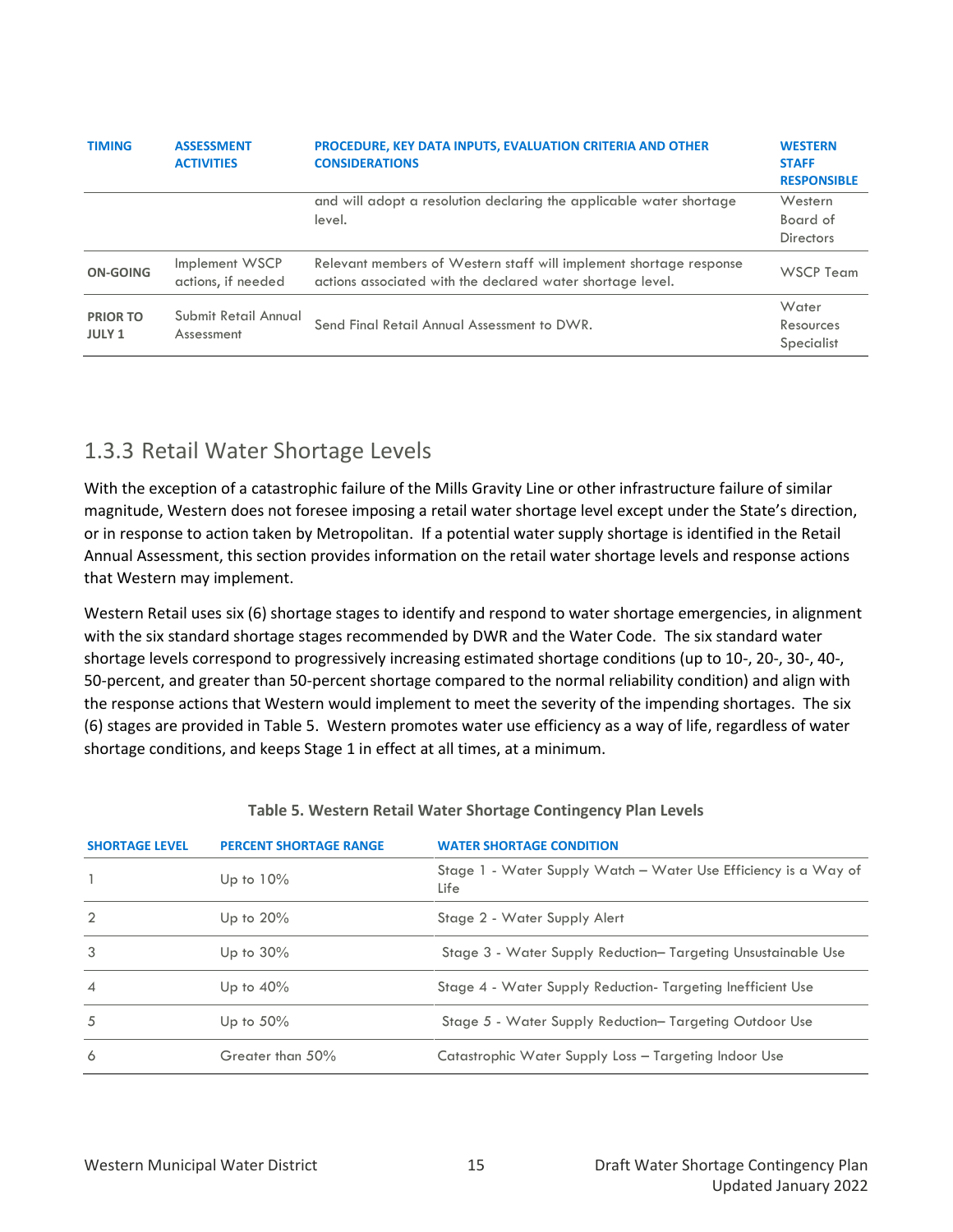## <span id="page-21-0"></span>1.3.4 Shortage Response Actions

Western expects to mitigate supply shortages through a variety of response actions including various supply sources, demand reduction actions, conservation, operational changes, outreach, and if necessary, mandatory prohibitions.

#### Supply Augmentation

Western currently maintains interconnections with the cities of Riverside and Corona, Eastern Municipal Water District and Elsinore Valley Municipal Water District. During water shortage emergencies, Western may be able to obtain supplemental water supply though these connections, if available.

Western Retail may also purchase additional imported or local groundwater supply from Western Wholesale.

Supply augmentation actions are summarized i[n Table 6.](#page-21-1)

<span id="page-21-1"></span>

| <b>SHORTAGE</b> | <b>SUPPLY AUGMENTATION</b>     | <b>HOW MUCH IS THIS GOING TO</b> | <b>ADDITIONAL EXPLANATION</b>                                                       |
|-----------------|--------------------------------|----------------------------------|-------------------------------------------------------------------------------------|
| <b>LEVEL</b>    | <b>METHOD</b>                  | <b>REDUCE THE SHORTAGE GAP?</b>  | <b>OR REFERENCE</b>                                                                 |
| All             | Purchased or Imported<br>Water | Up to $100\%$                    | Depends on supply availability from<br>neighboring agencies or Western<br>Wholesale |

#### **Table 6. Supply Augmentation**

### Demand Reduction

In addition to our existing budget-based rates, Western has identified a variety of demand reduction actions to offset supply shortages. These actions include, but are not limited to conservation and rebate programs, leak detection and repair, limitations on irrigation and other voluntary actions to reduce customer demand. Demand reduction actions are summarized i[n Table 7.](#page-22-0)

The Water Code Section 10623 (b) now requires that suppliers analyze and define water features that are artificially supplied with water, including ponds, lakes, waterfalls, and fountains, separately from swimming pools and spas, as defined in subdivision (a) of Section 115921 of the Health and Safety Code. Non-pool or nonspa water features may use or be able to use recycled water, whereas pools and spas must use potable water for health and safety considerations so limitations to pools and spas may require different considerations compared to non-pool or non-spa water features. Western's Ordinance 394 includes a demand reduction response action that applies to both water features and swimming pools, requiring them to be equipped with recirculating pumps. While this response action is appropriate for both water features and pools and spas, Western will consider these features separately when the WSCP Ordinance is updated.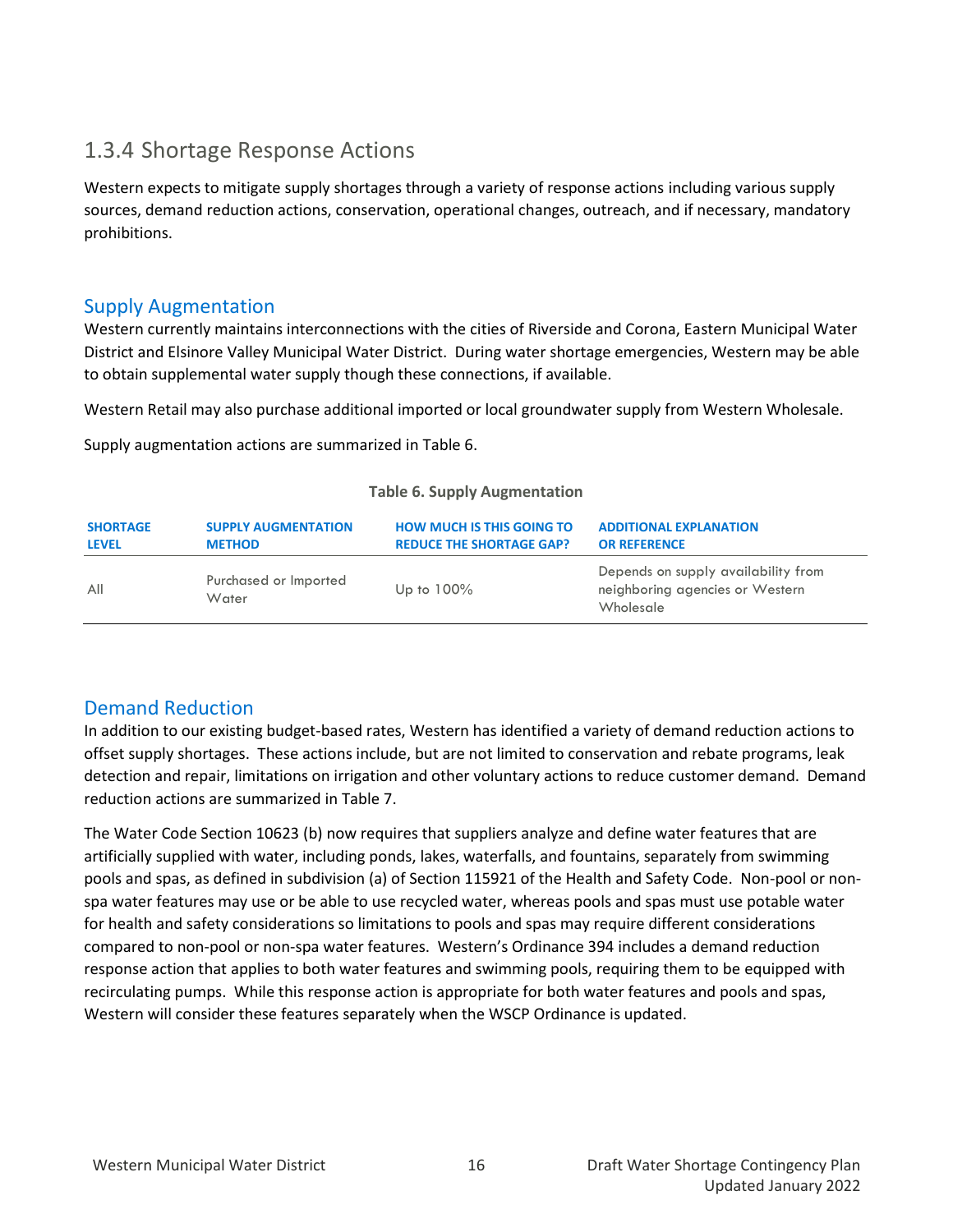#### **Table 7. Demand Reduction Actions**

<span id="page-22-0"></span>

| <b>SHORTAGE</b><br><b>LEVEL</b> | <b>DEMAND</b><br><b>REDUCTION ACTIONS</b>                                           | <b>ESTIMATED SHORTAGE GAP</b><br><b>REDUCTION (AFY)</b> | <b>ADDITIONAL EXPLANATION</b><br><b>OR REFERENCE</b>                                                                                                                                                      | <b>PENALTY, CHARGE, OR</b><br><b>OTHER ENFORCEMENT</b> |
|---------------------------------|-------------------------------------------------------------------------------------|---------------------------------------------------------|-----------------------------------------------------------------------------------------------------------------------------------------------------------------------------------------------------------|--------------------------------------------------------|
| All                             | Landscape - Other landscape restriction or<br>prohibition                           | 500                                                     | Adjust automatic irrigation timers for weather<br>patterns and landscape requirements; Texas<br>Living Waters (Texas Living Waters Project,<br>2018                                                       | Yes                                                    |
| All                             | Other - Require automatic shut of hoses                                             |                                                         |                                                                                                                                                                                                           | Yes                                                    |
| All                             | Landscape - Limit landscape irrigation to<br>specific times                         | 4,800                                                   | Texas Living Waters (Texas Living Waters<br>Project, 2018)                                                                                                                                                | Yes                                                    |
| All                             | Other water feature or swimming pool<br>restriction                                 |                                                         | Features and pools shall be equipped with<br>re-circulating pumps.                                                                                                                                        | Yes                                                    |
| All                             | Other - Customers must repair leaks, breaks,<br>and malfunctions in a timely manner | 6,000                                                   | <b>EPA Cases in Water Conservation: How</b><br><b>Efficiency Programs Help Water Utilities</b><br>Save Water and Avoid Costs (United States<br>Environmental Protection Agency, Office of<br>Water, 2002) | Yes                                                    |
| All                             | Landscape - Restrict or prohibit runoff from<br>landscape irrigation                |                                                         |                                                                                                                                                                                                           | Yes                                                    |
| All                             | Water Savings from Rebate Program<br>Participation                                  | 100                                                     | Historical estimate from Western's internal<br>analyses.                                                                                                                                                  | No                                                     |
| 3                               | Irrigation reduced to three (3) days                                                | 100                                                     | 1% of outdoor irrigation usage                                                                                                                                                                            | Yes                                                    |
| 3                               | Irrigation reduced to two (2) days                                                  | 1,900                                                   | 18% of outdoor irrigation usage (California<br>Water Efficiency Partnership (CalWEP),<br>2021)                                                                                                            | Yes                                                    |
| 3                               | Implement Drought Fine on Tier 4 Usage                                              | 1,000                                                   | Average Tier 4 usage and 25% of<br>dedicated outdoor irrigation                                                                                                                                           | Yes                                                    |
| $\overline{A}$                  | Irrigation reduced to one (1) day                                                   | 3,700                                                   | 35% of outdoor irrigation usage (California<br>Water Efficiency Partnership (CalWEP),<br>2021)                                                                                                            | Yes                                                    |
| $\overline{A}$                  | Implement Drought Fine on Tier 3 Usage                                              | 1,300                                                   | Average Tier 3 usage and 25% of<br>dedicated outdoor irrigation.                                                                                                                                          | Yes                                                    |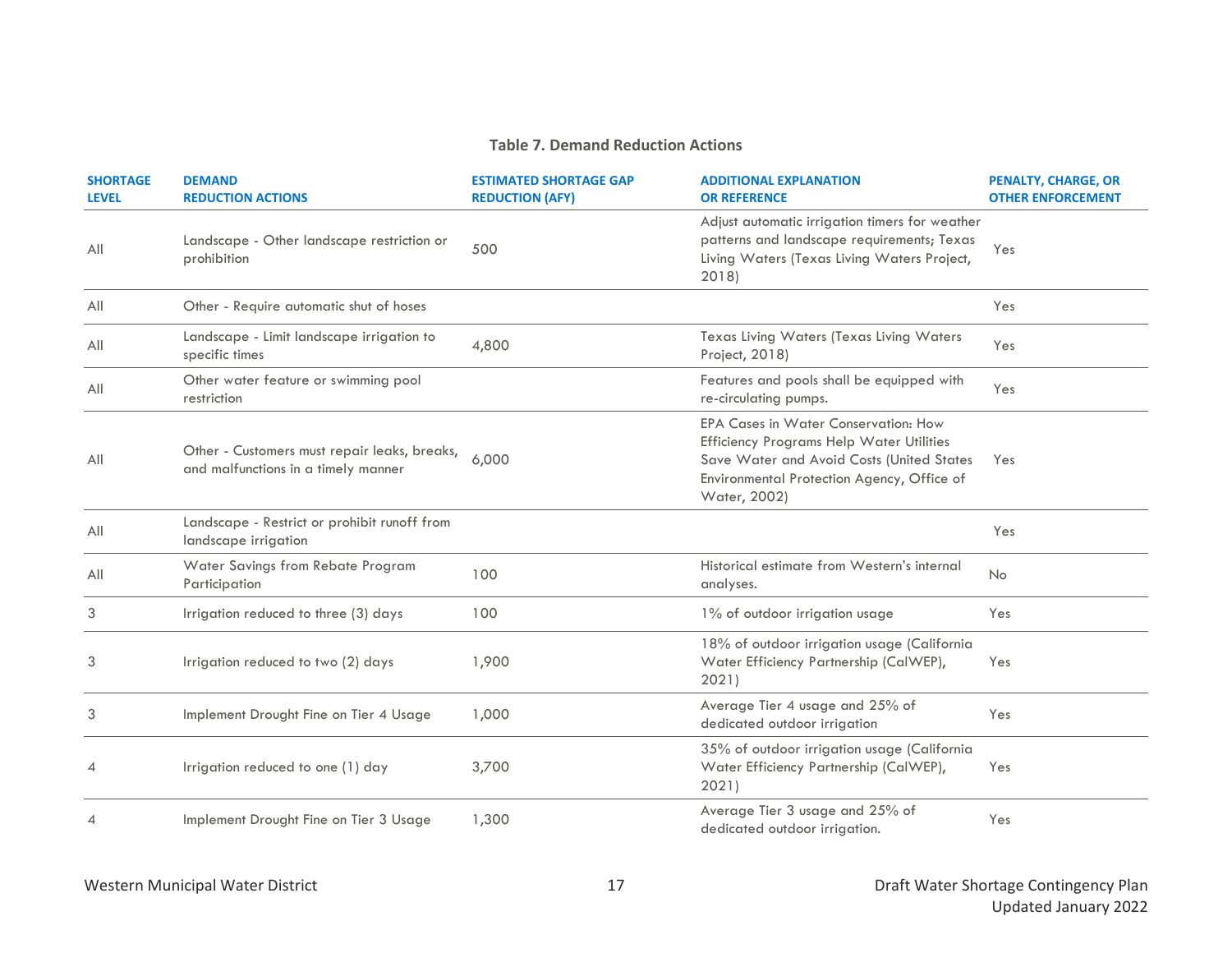| <b>SHORTAGE</b><br><b>LEVEL</b> | <b>DEMAND</b><br><b>REDUCTION ACTIONS</b>                 | <b>ESTIMATED SHORTAGE GAP</b><br><b>REDUCTION (AFY)</b> | <b>ADDITIONAL EXPLANATION</b><br><b>OR REFERENCE</b>                         | <b>PENALTY, CHARGE, OR</b><br><b>OTHER ENFORCEMENT</b> |
|---------------------------------|-----------------------------------------------------------|---------------------------------------------------------|------------------------------------------------------------------------------|--------------------------------------------------------|
| 5                               | Implement Drought Fine on Tier 2 Usage                    | 10,900                                                  | Average Tier 2 usage and all of dedicated<br>outdoor irrigation.             | Yes                                                    |
| 5 and Up                        | Other                                                     |                                                         | No new potable service connections,<br>temporary meters, or permanent meters | No                                                     |
| 5 and Up                        | Landscape - Other landscape restriction or<br>prohibition |                                                         | No new landscapes unless irrigated with<br>recycled water.                   | No                                                     |
| 5 and Up                        | Landscape - Prohibit all landscape irrigation             |                                                         |                                                                              | Yes                                                    |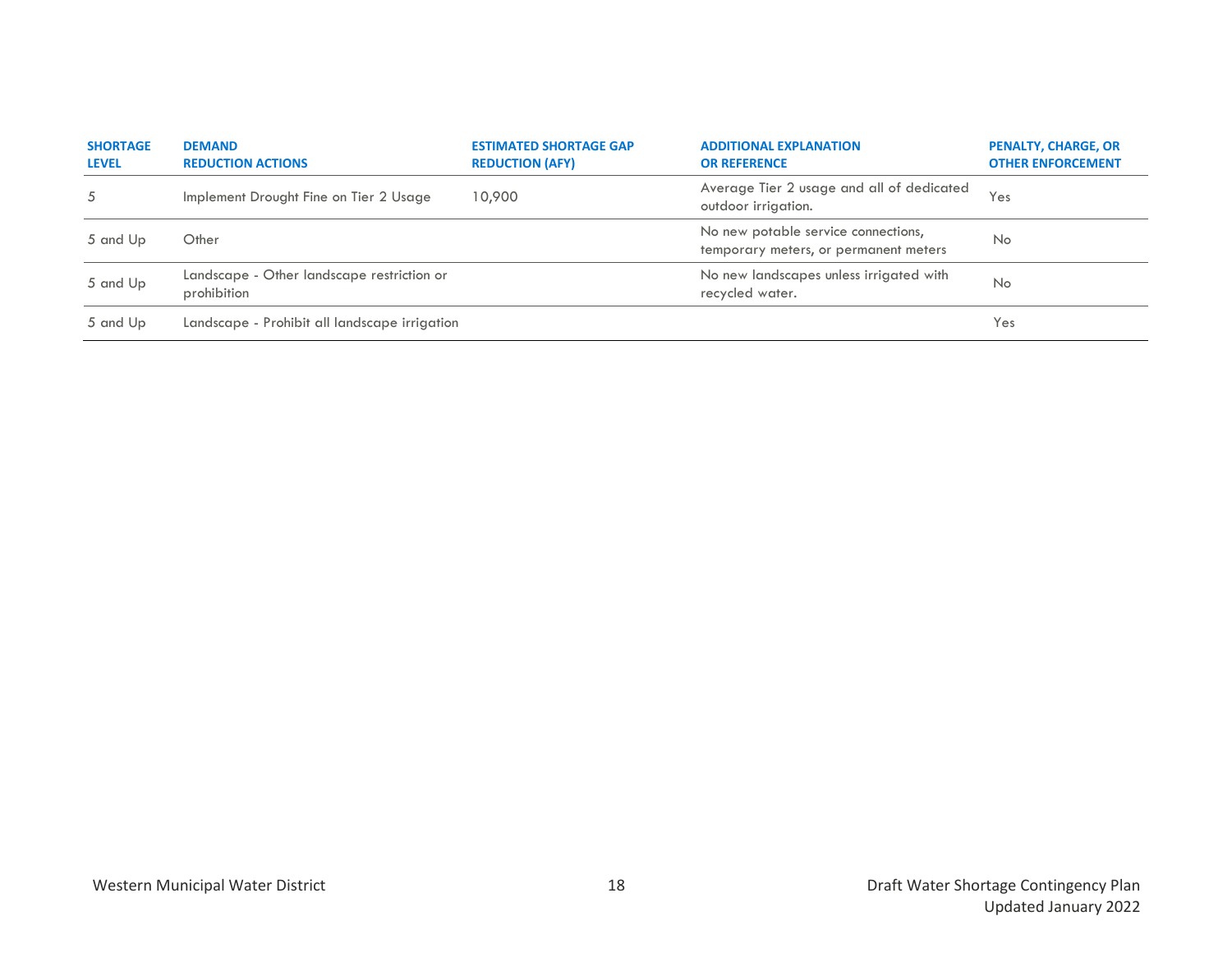## Operational Changes

During shortage conditions, operations may be affected by supply augmentation or demand reduction responses. Western will consider its operational procedures at the time of a shortage to identify changes that can be implemented to address water shortage on a short-term basis.

## Additional Mandatory Restrictions

Western has identified additional mandatory restrictions to implement in a water shortage emergency. Such restrictions will first be evaluated on the type of shortage condition and needs to close the gap between supply and demand needs.

Potential restrictions include, but are not limited to:

- Restricting watering to the hours of 8:00 pm to 6:00 am.
- No potable water for washing hard surfaces except to alleviate immediate fire or sanitation hazards, and then only by the use of certain water saving equipment.
- No runoff from irrigation or leaks.
- No installation of new landscapes unless irrigated with recycled water.
- No potable water for construction and dust control, except as necessary for public health, safety, and welfare.

### Shortage Response Action Effectiveness

Western has estimated the effectiveness of shortage response actions when data pertaining to such actions is available. Estimates of the effectiveness for actions are included in [Table 6](#page-21-1) an[d Table 7.](#page-22-0) It is expected that response actions effectiveness is also a result of successful communication and outreach efforts, described below.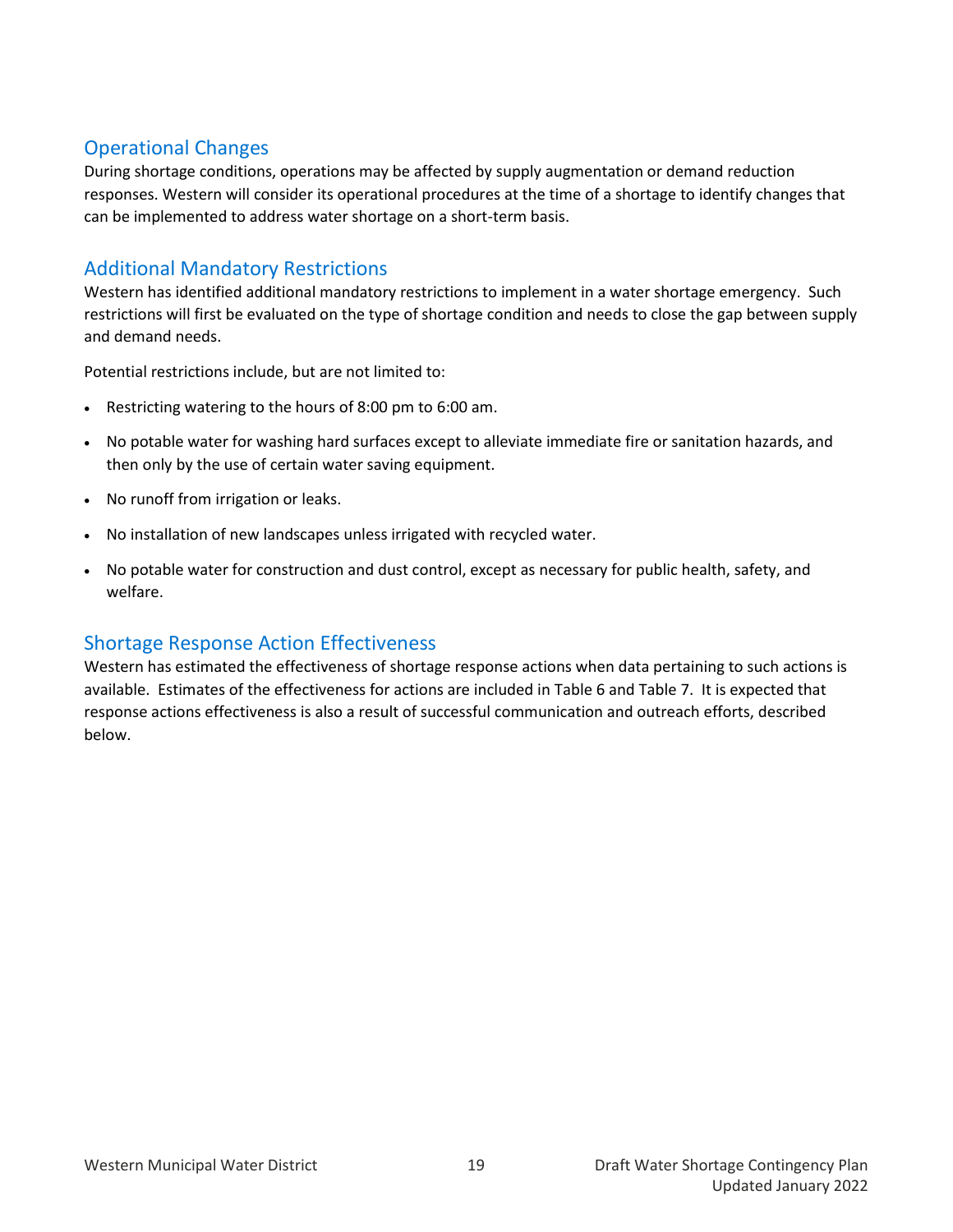## <span id="page-25-0"></span>1.3.5 Communication Protocols

Western prioritizes effective communication, especially in times of a water shortage emergency. Western provides details on droughts, shortage stages and restrictions on its website at https://www.wmwd.com/391/Drought-Restrictions.

Western has a Strategic Communications team that oversees public affairs, legislative programs, and initiatives. The Strategic Communications team also develops programs and information about Western's efficiency programs, water reliability initiatives, and other educational programs. Western staff members also engage with their customers through presentations to community service organizations and other groups.

The Strategic Communications team created a strategic outreach plan that provides the framework for customer outreach as needed for Stage implementation for the Water Supply Shortage Contingency Plan.

It will be imperative to swiftly communicate with Western Retail customers as to what will be required and how to achieve the required water efficiency results. The following methods may be used to communicate information about stages to retail customers:

- **Bill message** bill messages would be placed directly on customer bills and note key information about the specific Stage.
- **Bill insert**  inserts go out in Western's monthly water bills. Bill inserts would contain key information about the specific Stage.
- **Direct mail postcard**  postcards would feature specific information about the specific Stage and be mailed directly to customers.
- **Auto-call greeting/message**  telephonic, recorded message highlighting key information about the specific Stage would be sent to customers.
- **Website content** website content containing key information about the specific Stage would be posted on Western's website.
- **Social media posts**  social media posts containing key information about the specific Stage would go on the District's Facebook and Twitter accounts; each Stage would utilize roughly 10 posts.
- **Fact sheet**  a fact sheet for each Stage with key information would be used within District offices, at community events, etc.
- **News release and/or advisory** news release with key information and messages on each specific Stage would be provided to the media.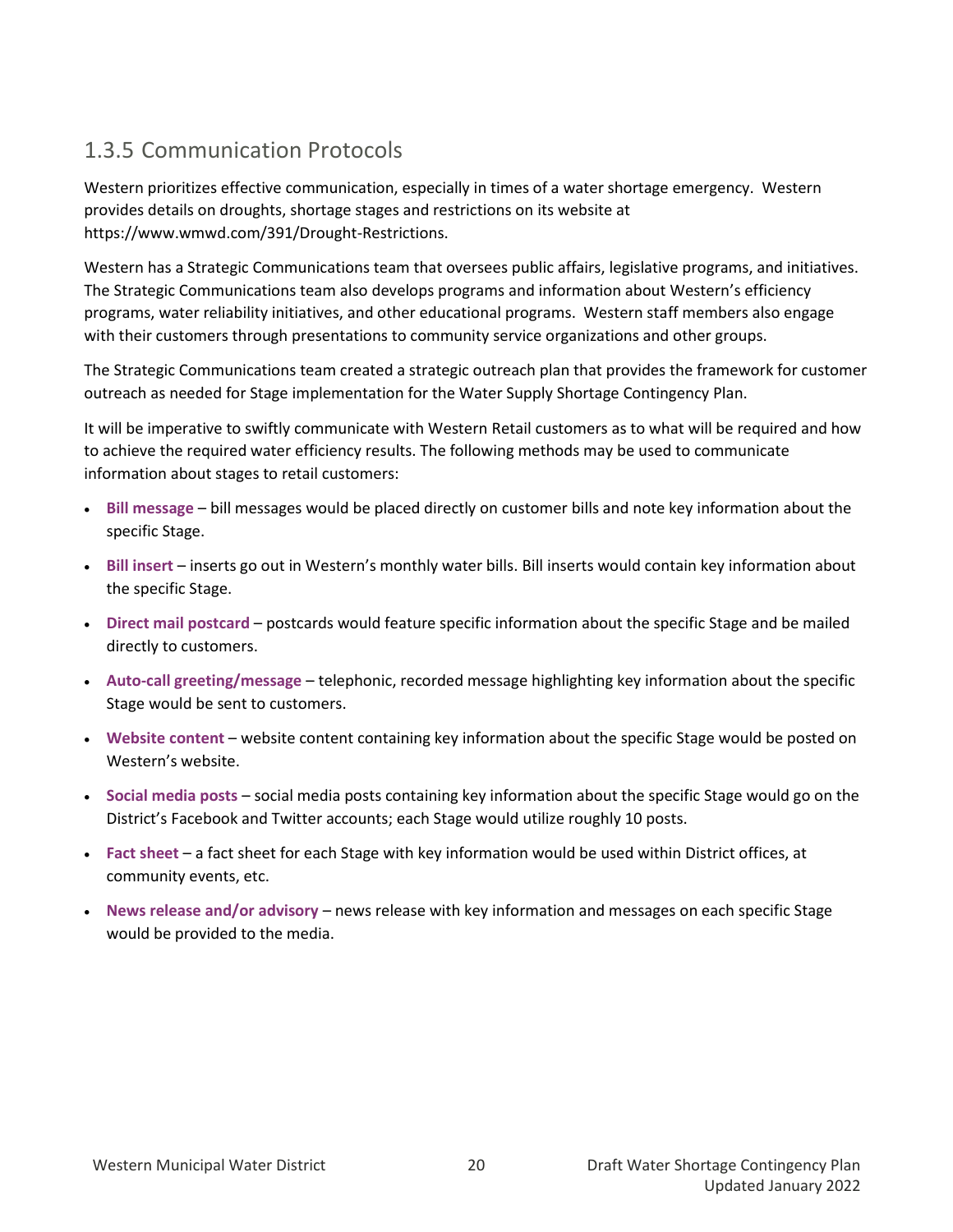## <span id="page-26-0"></span>1.3.6 Compliance and Enforcement

Western always discourages excessive water consumption. Western may issue various penalties, charges, and other enforcement actions in response to violation of prohibitions in effect at a given time and/or stage, in accordance with CWC Section 377. Western's tiered-rate structure promotes conservation and discourages excessive use during all stages and is modified as more severe stages are enacted to act as a penalty for exceeding the water restrictions set by a stage. Enforcement measures in the WSCP are organized as:

• Notices

- Drought fine
- Administrative compliance orders and fines and/or penalties
- Recovery of costs
- Violations and remedies

### **Notices**

If enforcement of the WSCP is required, Western will issue notices as appropriate. Any notice, notice of violation, cease-and-desist order, and administrative compliance order shall be served pursuant to the requirements of set in Ordinance 394. In addition to or in conjunction with the notice of violation, Western will provide notices as required for administrative compliance orders.

After one written notice of violation, Western may order a special meter reading or readings to ascertain whether wasteful or unreasonable use of water is occurring and may impose a meter reading fee for each meter reading it conducts.

### Administrative Compliance Order and Fines and/or Penalties

Separate from, in addition to, or in combination with a notice of violation or cease and desist order, Western may issue an administrative compliance order against the Property Owner and/or occupant of the property where a violation of the WSCP occurred and/or any other Person responsible for a violation of the WSCP. Issuance of a notice of violation or a cease-and-desist order is not a prerequisite to the issuance of an administrative compliance order. The administrative compliance order shall allege the act(s) or failure(s) to act that constitute violations of the WSCP and shall set forth the penalty for the violation(s).

Western may impose administrative monetary fines and/or penalties, in addition to other appropriate action requirements and measures as described in the WSCP and summarized in Table 8.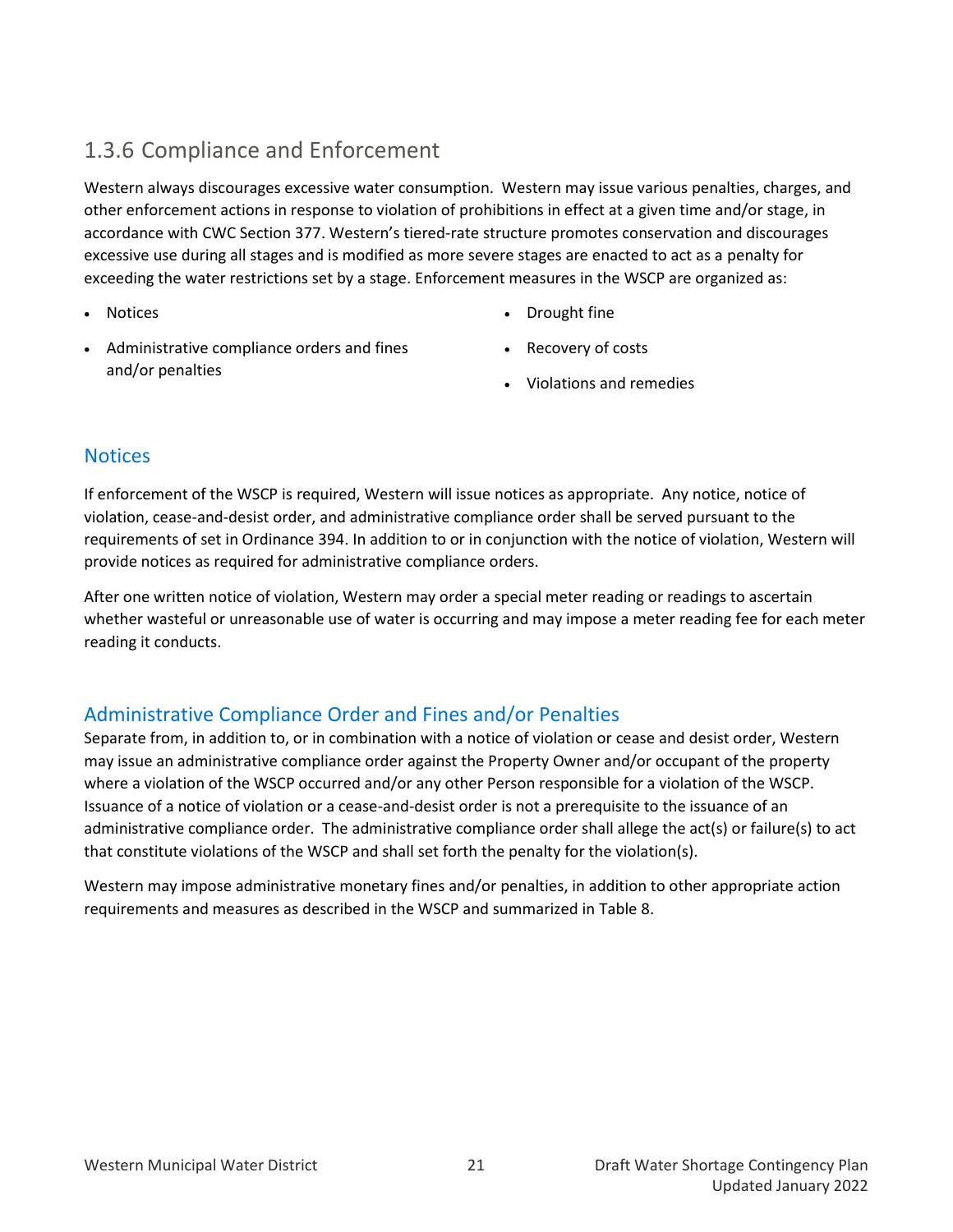#### **Table 8. Administrative Compliance Actions**

|                         |                                                                                                                 | <b>METERS SMALLER THAN 1"</b>                                                                         | <b>METERS 1" OR LARGER</b>                                                                                                                                                                              |                                                        |  |
|-------------------------|-----------------------------------------------------------------------------------------------------------------|-------------------------------------------------------------------------------------------------------|---------------------------------------------------------------------------------------------------------------------------------------------------------------------------------------------------------|--------------------------------------------------------|--|
| <b>VIOLATION NUMBER</b> | <b>STAGES 1 &amp; 2</b>                                                                                         | <b>STAGES 3, 4, 5 &amp; 6</b>                                                                         | <b>STAGES 1 &amp; 2</b>                                                                                                                                                                                 | <b>STAGES 3, 4, 5 &amp; 6</b>                          |  |
| First                   | penalties, and compliance requirements                                                                          | First written notice identifying violation, potential                                                 | First written notice identifying violation, potential<br>penalties, and compliance requirements                                                                                                         |                                                        |  |
| Second <sup>1</sup>     |                                                                                                                 | Second written notice with copy of Ordinance 394,<br>potential penalties, and compliance requirements | Second written notice with copy of Ordinance 394,<br>potential penalties, and compliance requirements                                                                                                   |                                                        |  |
| Third <sup>1</sup>      | Fine of $$50/day$ for<br>Fine of $$100/day$ for<br>each day of the<br>each day of the<br>violation<br>violation |                                                                                                       | Fine of $$50/day$ for<br>each day of the<br>violation                                                                                                                                                   | Fine of $$150/day$ for<br>each day of the<br>violation |  |
| Fourth <sup>1</sup>     | Fine of \$100/day for<br>Fine of \$200/day for<br>each day of the<br>each day of the<br>violation<br>violation  |                                                                                                       | Fine of \$150/day for<br>each day of the<br>violation                                                                                                                                                   | Fine of \$300/day for<br>each day of the<br>violation  |  |
|                         | Fifth, and subsequent of service; requires compliance and payment of<br>fees prior to restoration of service    |                                                                                                       | Installation of flow-restricting device or termination Installation of flow-restricting device or termination<br>of service; requires compliance and payment of<br>fees prior to restoration of service |                                                        |  |

<sup>1</sup>Within the preceding 12 calendar months.

#### Drought Fines

Any funds collected by Western as penalties for use of water in excess of a property's allocated water budget during a declared water shortage will be deposited in a designated special funding account for the following uses:

- Enhanced conservation programs designed to reduce water demands;
- Outreach and Education Programs designed to reduce water demands, decrease water waste, or generally raise water awareness;
- Enforcement of any provision of Ordinance 394.

The Drought Fines are summarized in Table 9.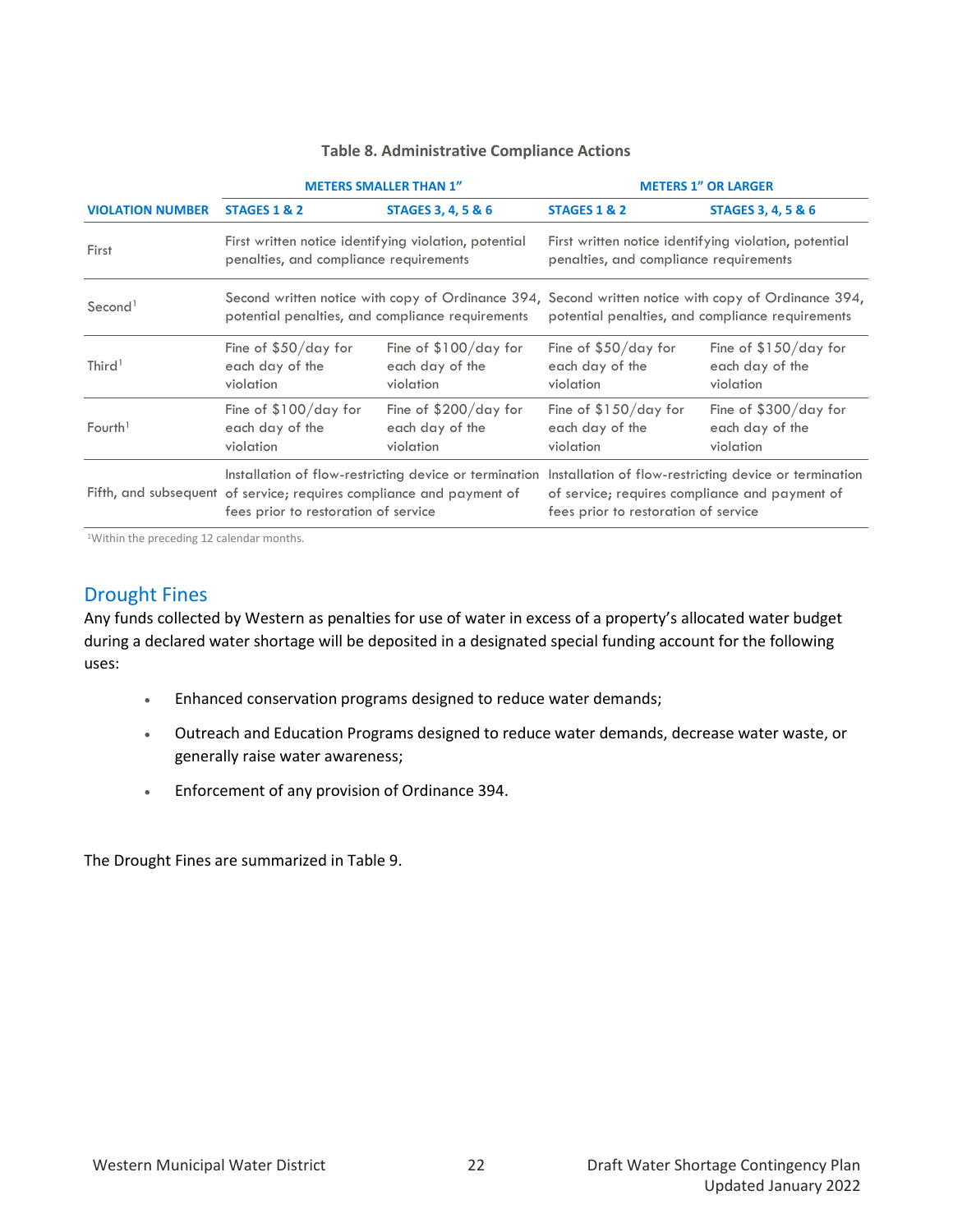| <b>USAGE ABOVE</b>                                  | <b>METERS 1" AND SMALLER</b> |                |                |                | <b>METERS LARGER THAN 1"</b> |                      |                |                |                |                |
|-----------------------------------------------------|------------------------------|----------------|----------------|----------------|------------------------------|----------------------|----------------|----------------|----------------|----------------|
| <b>TARGETED</b><br><b>RESTRICTIONS</b>              | <b>STAGES</b><br>1&2         | <b>STAGE 3</b> | <b>STAGE 4</b> | <b>STAGE 5</b> | <b>STAGE 6</b>               | <b>STAGES</b><br>1&2 | <b>STAGE 3</b> | <b>STAGE 4</b> | <b>STAGE 5</b> | <b>STAGE 6</b> |
| 0-15% usage occurring<br>in restricted category     | \$0                          | \$0            | \$0            | \$0            | \$0                          | \$0                  | \$0            | \$0            | \$0            | \$0            |
| 16-25% usage<br>occurring in restricted<br>category | \$0                          | \$10           | \$20           | \$30           | \$45                         | \$0                  | \$30           | \$55           | \$80           | \$130          |
| 26-50% usage<br>occurring in restricted<br>category | \$0                          | \$20           | \$30           | \$40           | \$55                         | \$0                  | \$55           | \$80           | \$100          | \$155          |
| $50\%$ + usage occurring<br>in restricted category  | \$0                          | \$30           | \$40           | \$45           | \$65                         | \$0                  | \$80           | \$100          | \$130          | \$185          |

#### **Table 9. Drought Fines**

### Recovery of Costs

Western will provide an invoice for costs to the Property Owner and/or occupant, or any other responsible party who is subject to an enforcement action. Additional fines, penalties, or fees, as determined by Western's Board, may also be applied. These charges may include costs for:

- Visits of an Enforcement Officer or other staff for time incurred for meter reading, follow-up visits, or the installation or removal of a flow- restricting device.
- Monitoring, inspection, and surveillance procedures pertaining to enforcement of the WSCP.
- Enforcing compliance with any term or provision of the WSCP.
- Re-initiating service at a property where service has been discontinued pursuant to the WSCP.
- Processing any fees necessary to carry out the provisions of the WSCP

#### Violations and Remedies

Violations of the WSCP may result in a variety of responses, including declaration of criminal violation, issuance of a cease-and-desist order, civil actions, or a combination of the three. Violations are considered on-going, as described below.

#### **Criminal Violation**

It is unlawful for any person to willfully violate the provisions of the WSCP. Any violation of the WSCP is a misdemeanor, unless made an infraction by the prosecutor, subject to imprisonment in the county jail for not more than 30 days or by fine not to exceed \$1,000, or by both as provided in California Water Code section 377.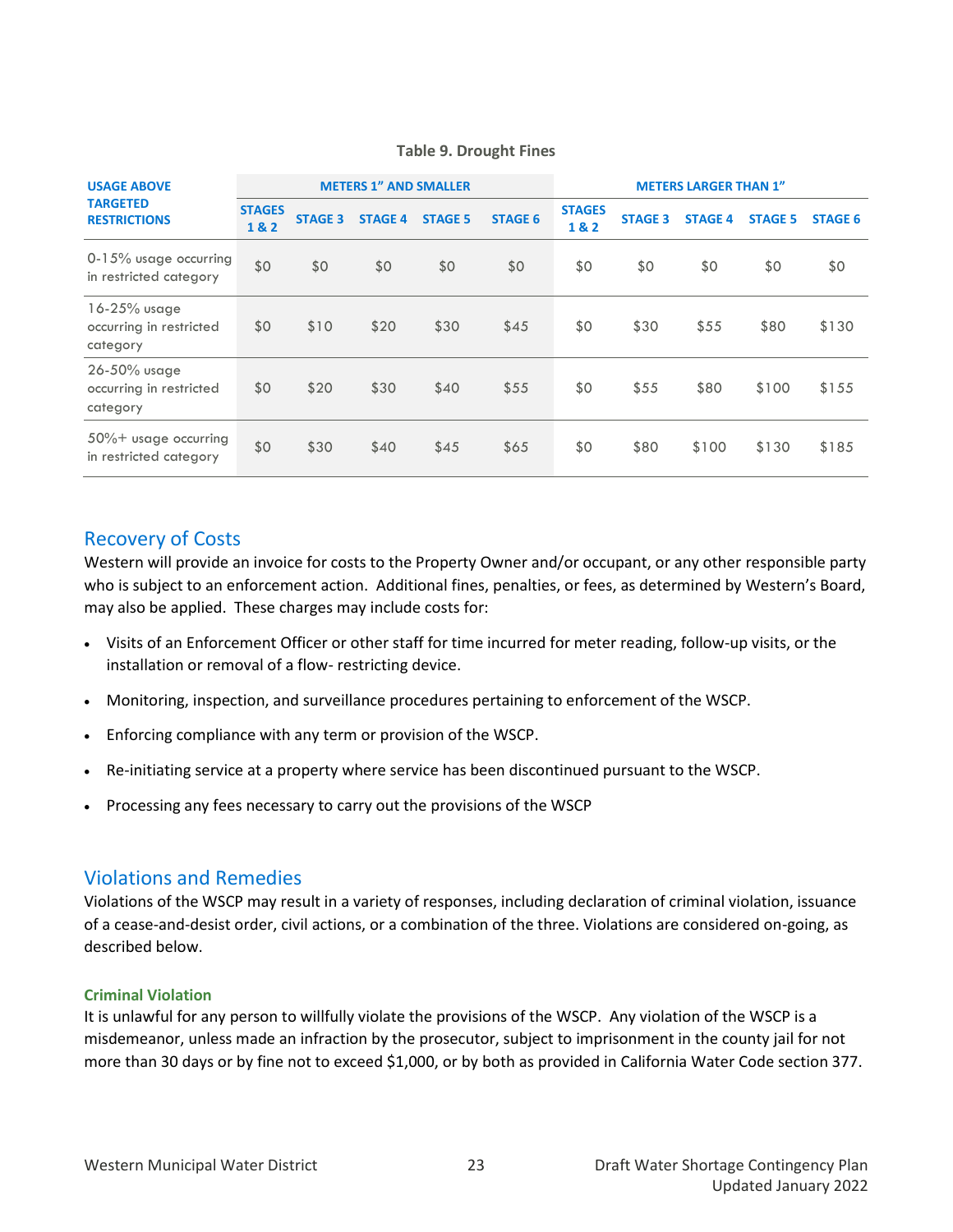#### **Civil Action**

In addition to any other remedies provided in the WSCP, any violation of the WSCP may be enforced by civil action brought by Western and the imposition of administrative fines and/or penalties. In any such action, Western may seek, and the court may grant, as appropriate, any or all of the following remedies:

- a temporary and/or permanent injunction
- assessment of the violator for the costs of enforcement of the violation and for the reasonable costs of preparing and bringing legal action under the WSCP
- assessments under this subsection shall be paid to Western to be used exclusively for costs associated with implementing or enforcing the water supply shortage and regulatory provisions of the WSCP.

#### **Cease-and-Desist Order**

Western's General Manager may issue a cease-and-desist order directing the Property Owner, or occupant, or other Person in charge of day-to-day operations of any property, and/or any other Person responsible for a violation of the WSCP to immediately discontinue any prohibited use of water pursuant to Ordinance 394 and immediately cease any activity not in compliance with the terms, conditions, and requirements of this Ordinance 394.

#### **Cumulative**

All remedies provided in the WSCP shall be cumulative and not exclusive.

#### **On-going**

A Person shall be deemed guilty of a separate offense for every day or portion thereof during which any violation of any provision of the WSCP is committed, continued, or permitted.

## <span id="page-29-0"></span>1.3.7 Legal Authorities

Ordinance 394 was adopted and approved on January 19, 2022, by Western's Board of Directors. Ordinance 394 established Western's WSCP and declared that water resources shall be put to beneficial use to the fullest extent possible. Ordinance 394 provides Western with the authority to implement conservation programs and restrict water in emergencies or during droughts. Ordinance 394, included as Attachment 4, continues to serve as the legal foundation for Western's Retail WSCP.

Western shall coordinate with any city or county within which it provides water supply services for the possible proclamation of a local emergency, as defined in Section 8558 of the Government Code.

## <span id="page-29-1"></span>1.3.8 Financial Consequences of WSCP

Western anticipates that revenues will decrease as customers comply with the WSCP and any potential declared shortage stage. A three-point program has been developed to meet the fiscal shortfall from reduced revenues:

- Reduce operation, maintenance, and administration expenses.
-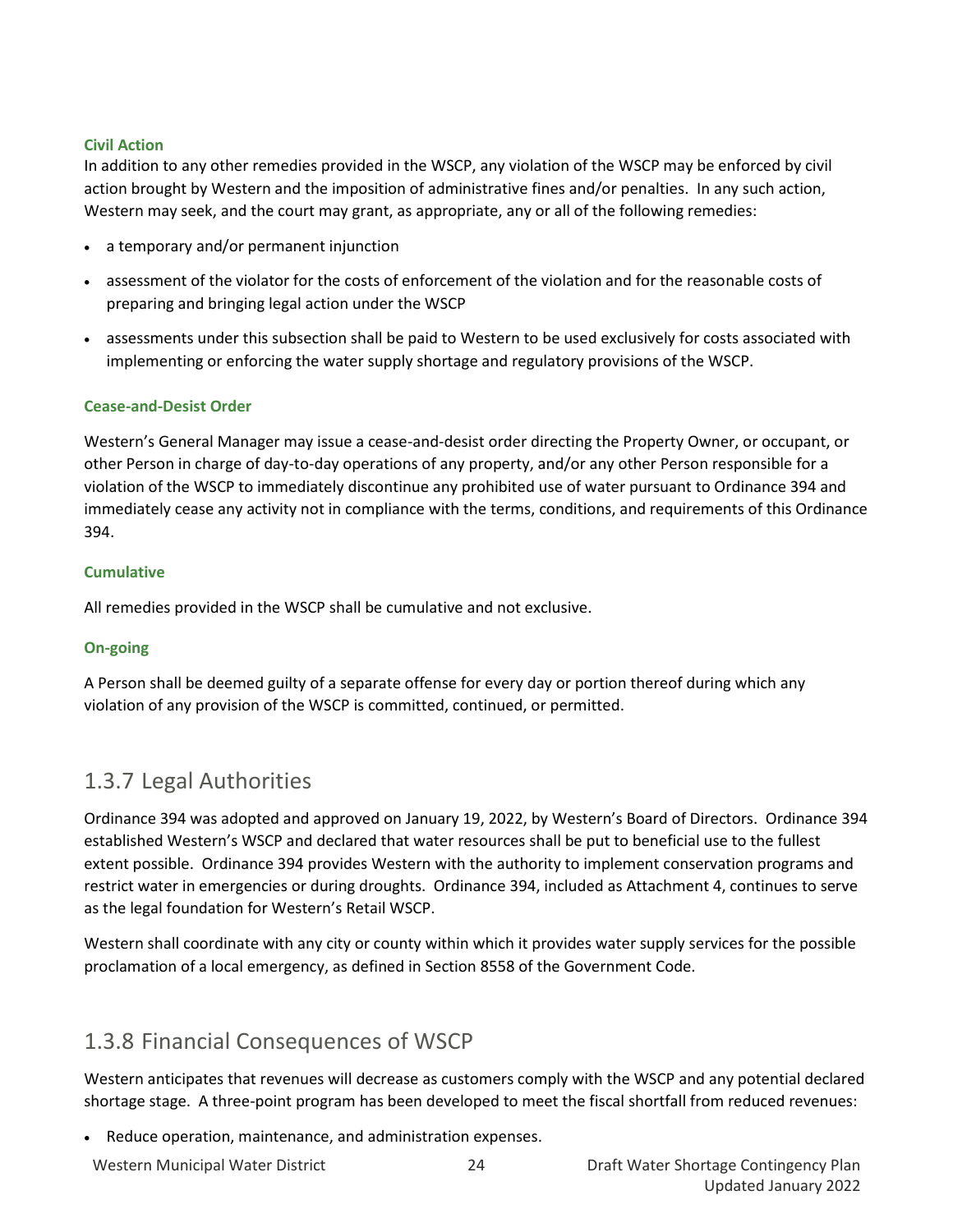- Defer selected capital improvement projects that are non-critical.
- Utilize reserves where needed to offset impact of reduced revenues.

Since most of the rate charged for water delivered to customers is used to pay for the cost of supply (e.g., local supplies purchased from neighboring agencies or imported water purchased from Metropolitan), the net impact from reduced water sales is the loss of revenue contributed by the Operations & Maintenance (O&M) component in the water rate. The O&M component in the water rate is used to help pay for a portion of the cost to provide water service to customers (e.g., water quality testing, maintenance and repairs, meter reading, customer billing, etc.). Revenue from the O&M component can be considered the "net revenue" received from water sales.

In addition, drought fines have encouraged conservation, thereby reducing net revenues from water sales. If the water shortage is deemed temporary, a rate increase may not be required. However, for long-term shortages, rate increases and/or drought surcharges applied to the water rate would be considered to make up for reduced net revenue. A consequence of increasing the commodity cost may be further conservation by customers. Fixed monthly service charges that are not commodity-based are not expected to significantly change due to a water shortage. These charges would continue to provide revenue to pay for O&M expenditures.

Water shortages may also impact construction activities, especially during Stage 5 and 6, when water use for construction is heavily restricted, and a moratorium is in place for new meters and approval of new service. A reduction in construction activities will reduce fees collected by Western from developers, such as capacity charges, as well as engineering related fees, such as plan check fees and annexation fees.

As consumption decreases and additional conservation programs and/or efforts are implemented, purchased water, and purchased power expenses will decrease. Staff costs and other costs for community education, enforcement of ordinances, monitoring and evaluation of water use, drought planning, and assisting with customer questions and complaints are expected to rise. If construction is drastically reduced, staff may not be required for certain functions, but it is expected that the increased workload to deal with water shortage issues will more than offset the reduced workload for construction support. While total labor costs may not increase, the priorities of some existing staff will shift to increase support for implementation of the WSCP. [Table 10](#page-30-0) summarizes general estimates of potential impacts to revenues and expenditures related to water shortage.

<span id="page-30-0"></span>

| <b>REVENUE/EXPENDITURE IMPACT</b> | <b>ESTIMATED DEGREE OF IMPACT</b>                                                                                                               |
|-----------------------------------|-------------------------------------------------------------------------------------------------------------------------------------------------|
| Reduced Sales                     | Decrease in water sales could range from 10 to 30%.                                                                                             |
| <b>Reduced Development</b>        | Reduction in fees collected during planning and construction activities.                                                                        |
| Increased Staff Cost              | Existing staff will be used where available, but additional temporary staff<br>may be needed.                                                   |
| Increased O&M Cost                | Other non-purchased water/power O&M costs could increase by 1 to $5\%$ ,<br>including identifying and quickly repairing all system water leaks. |
| Increased Cost of Supply          | Only if assessed penalties from Metropolitan for exceeding drought<br>determined water allocation.                                              |

#### **Table 10. Revenue and Expenditure Impacts**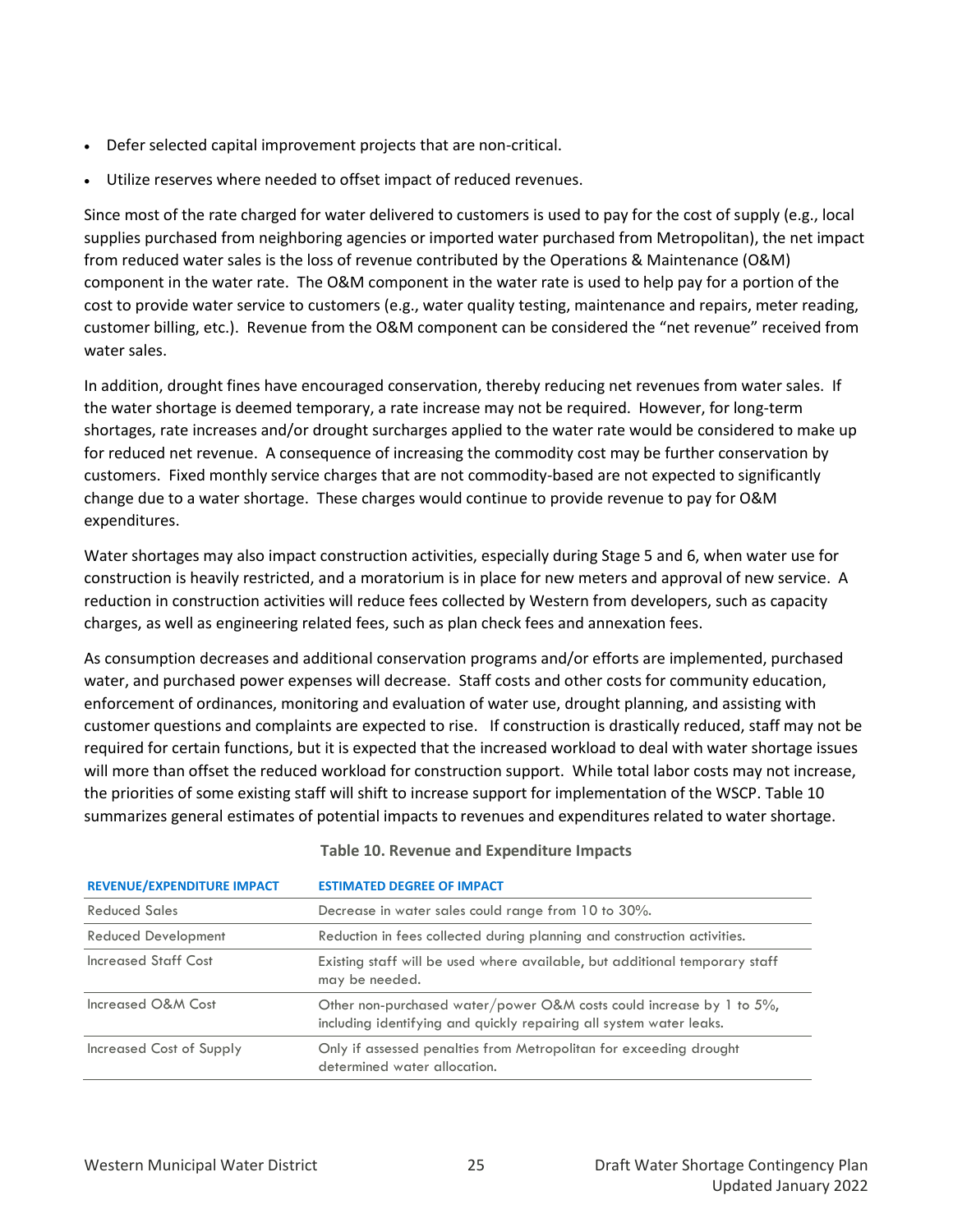Western has developed reserve funds to sustain the revenue and expenditure impacts of a short- term water shortage. Reserve funds could be used for a 1- to 2-year period to cover the impact of reduced water sales. However, these reserves will need to be restored to minimum levels after the water shortage. If the water shortage is long-term, rate increases, and drought surcharges are expected to be considered to mitigate the financial impact. Long-term water shortages may also require reducing capital expenditures by delaying projects for major facilities construction, upgrade, or replacement, limiting new connections to decrease operational expenditures and to decrease the likelihood of exceeding imported water allocations, and evaluating methods to reduce administrative overhead. Summaries of measures to overcome revenue and expenditure impacts are provided in [Table 11.](#page-31-1)

<span id="page-31-1"></span>

| <b>BUDGET SOURCE</b>                    | <b>POTENTIAL MEASURES</b>                                                                                                                                              |
|-----------------------------------------|------------------------------------------------------------------------------------------------------------------------------------------------------------------------|
| Reduce O&M and Overhead                 | Defer maintenance where feasible. Defer overhead expenses where possible. If staff<br>reductions are required, service level will be impacted.                         |
| <b>Decrease Capital</b><br>Expenditures | Delay major construction projects for facilities as well as upgrades and replacements.                                                                                 |
| Reserves                                | Use of reserves may provide short-term rate stabilization but will require delays in capital<br>expenditures and require rebuilding reserves after the water shortage. |

#### **Table 11. Mitigation to Financial Impacts**

## <span id="page-31-0"></span>1.3.9 Monitoring and Reporting

Water savings from implementation of the WSCP will be determined by consumption and production meter readings. Customer meters will be read every month in Stages 1, 2, and 3, and weekly in Stages 4, 5, and 6. If necessary, Western may read customer meters more often, especially for customers that exceed their water budget. Western will monitor production meters on a weekly basis.

Under normal conditions, Western monitors sales and deliveries on a monthly and daily basis. All of Western's water sales are metered and all connections are read monthly. Water orders are scheduled daily with water deliveries recorded daily. Water deliveries and transfers at booster stations can be monitored through Western's Supervisory Control and Data Acquisition (SCADA) system to determine usage in various portions of the retail area. Western prepares monthly sales and delivery reports that are reviewed and compared to previous reports and statistics for prior months and seasons. Under shortage conditions, Western may prepare these reports daily. In addition, billing reports may be reviewed to identify users who are exhibiting high water use so that Western may work with them to reduce their demand.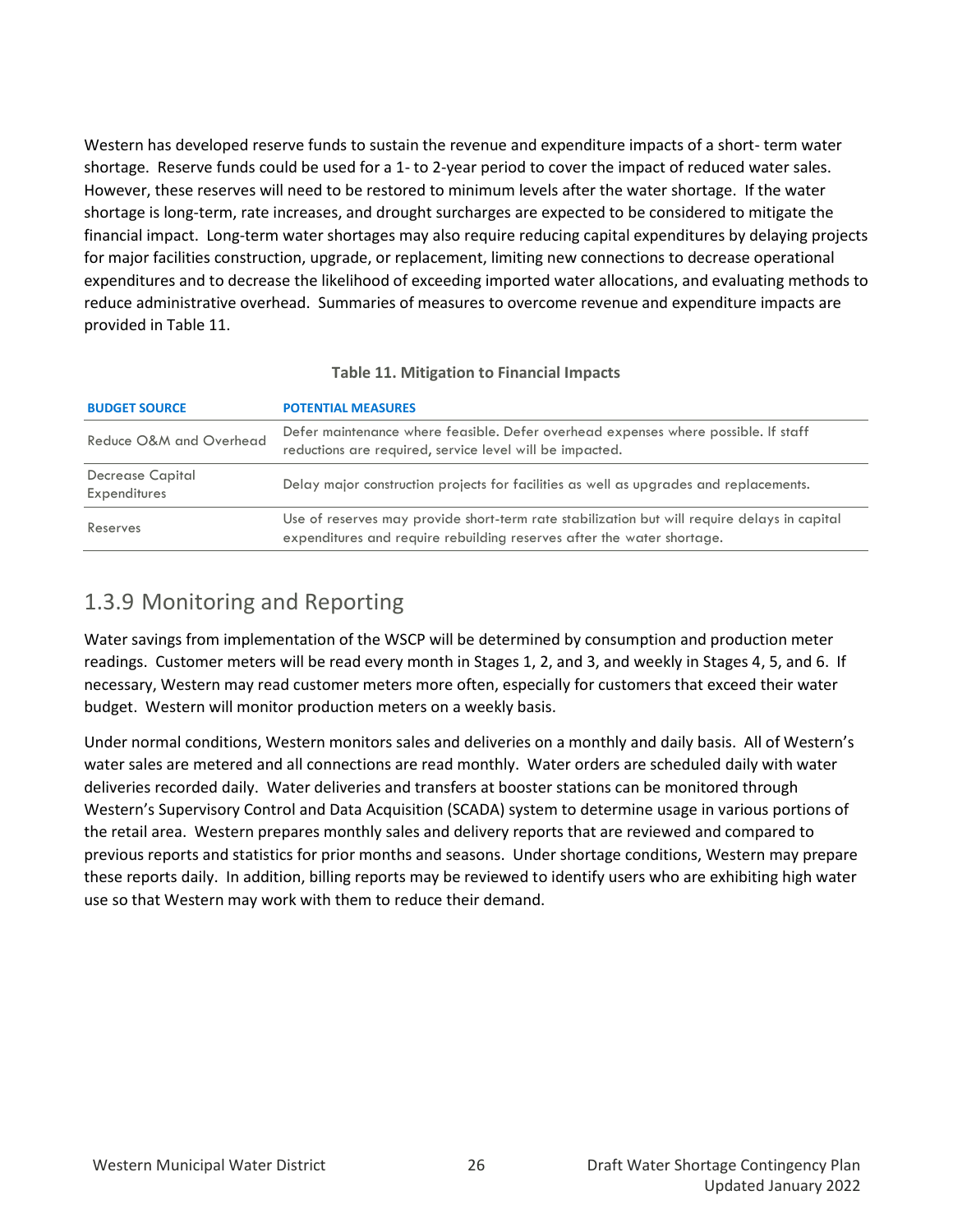## <span id="page-32-0"></span>1.4 Emergency Response, Seismic Risk Assessment and Mitigation

## <span id="page-32-1"></span>1.4.1 Emergency Response Plan

In the event of a catastrophic supply interruption, Western would follow its Emergency Response Plan (ERP) in addition to the WSCP.

In 2020, Western completed a Risk and Resilience Assessment (RRA) and Emergency Response Plan (ERP) in accordance with America's Water Infrastructure Act (AWIA) of 2018. The purpose of the RRA and ERP is to meet the AWIA compliance requirements and plan for long-term resilience of Western's infrastructure. The RRA assessed Western's water system in order to identify critical assets and processes that may be vulnerable to human and natural hazards, and to identify measures that can be taken to reduce risk and enhance resilience from service disruption for the benefit of customers. The RRA identifies and characterizes both infrastructurespecific and system-wide vulnerabilities and threats and quantifies the consequences of disruption. The RRA also identifies various options (and constraints) in addressing and mitigating risk. The RRA, is conjunction with the ERP, charts a course for water system resilience. The RRA also provided various recommendations to increase reliability of Western's system. Since critical pieces of infrastructure and specific vulnerabilities are detailed in the RRA and ERP, the contents of the document are confidential and for use by Western staff only.

## <span id="page-32-2"></span>1.4.2 Seismic Risk Assessment and Mitigation Plan

Per the Water Code Section 10632.5, suppliers are required to assess seismic risk to water supplies as part of their WSCP. Western published a Local Hazard Mitigation Plan (LHMP) in 2017 that identified relevant local hazards, reviewed and assessed past disasters, estimated the probability of future disaster occurrences, and set goals to mitigate potential risks and reduce or eliminate longer-term risks to people and property from both natural and man-made hazards. The LHMP identified risks pertaining to earthquakes, floods, wildfires, landslides, pandemics, high winds, drought, power outages, hazardous materials, terrorism, and several others. On a scale of 0 to 4, the LHMP identified the probability of an earthquake occurring and its severity as a 3. An earthquake was ranked as the 6th most important hazard to plan for, after a pipeline issue, power outage, extreme summer or winter weather, drought, and a severe wind event (Western Municipal Water District, 2017).

Historically, Western has experienced a couple of large earthquakes. The most significant earthquakes in the region both occurred in June 1992 and were the Landers earthquake with a 7.3 magnitude, and the Big Bear earthquake with a 6.4 magnitude (the Big Bear earthquake was an aftershock to the Landers earthquake). Both earthquakes were over 40 miles from Western and did not cause any significant damage to Western's infrastructure (Western Municipal Water District, 2017). It is expected that faults within Western's region could generate an earthquake with an 8.2 magnitude or greater and would severely impact Western's infrastructure.

- The LHMP identified various projects Western has planned to mitigate seismic risks and impacts, including:
- Study to determine if the installation of seismically activated valves for drinking and/or irrigation water would be operationally and fiscally beneficial to maintain water supply and service after an earthquake.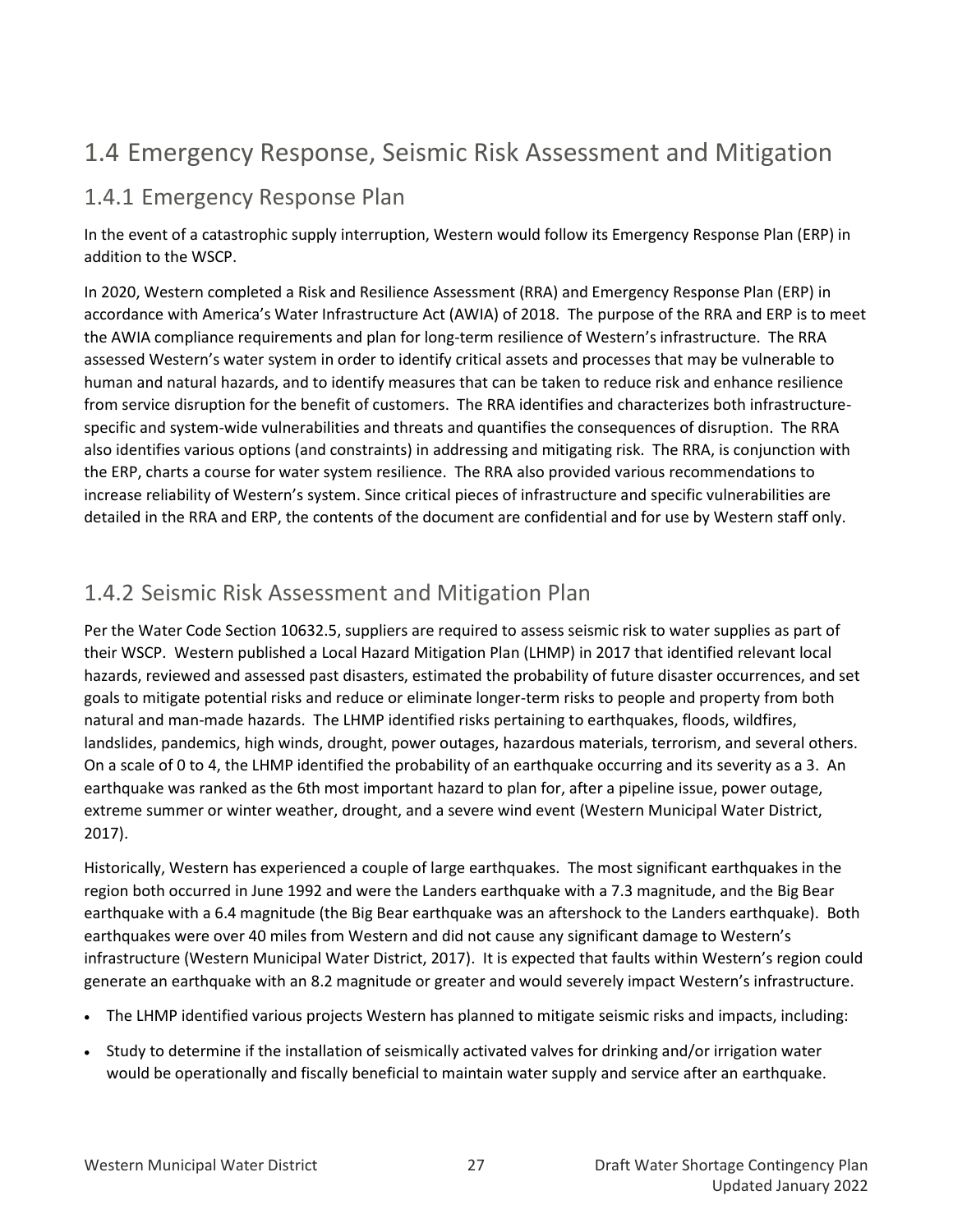- Acquiring debris removal equipment for use after a disaster. Western can perform typical pipeline repairs and debris removal but may require more robust equipment to remove large amounts of debris after a disaster.
- Develop a staff team trained to evaluate the safety of Emergency Operations Center locations immediately following an earthquake. Project includes training in post-earthquake structural evaluation.
- Purchase a greater variety of materials and sizes for pipeline repair. Items may include PVC pipe, steel pipe, ductile iron fittings, air vacs, and valves. Materials would be stockpiled throughout Western's service area to be readily available after an earthquake.
- Provide additional back-up power for use during large scale power failures at all pump stations.
- Map and possibly relocate pipeline alignments near creeks or areas subject to ground movement such as landslide and rock areas.
- Perform a seismic evaluation of entire water distribution system to determine priority of retrofit projects.
- Perform seismic analysis and retrofits to older tanks that were constructed to past seismic standards.
- Install Compressed Natural Gas (CNG) tanks at natural gas-powered facilities as several transmission mains within Western's service area are powered by natural gas.

## <span id="page-33-0"></span>1.5 WSCP Refinement Procedures

The WSCP is best prepared and implemented as an adaptive management plan. Western will use results obtained from its monitoring and reporting program to evaluate any needs for revisions. Potential changes to the WSCP that would warrant an update include, but are not limited to, any changes to trigger conditions, changes to the shortage stage structure, changes to rate structures or development of water budgets, and/or changes to customer reduction actions.

Any prospective changes to the WSCP would need to be presented to Western's Board of Directors (Board) for approval. Western will hold a public hearing, obtain any comments, and formally adopt the updated WSCP. Notices for refinement and the public hearing date will be published in the local newspaper in advance of any public meetings.

## <span id="page-33-1"></span>1.6 Plan Adoption, Submittal, Availability

The WSCP will be presented for adoption to Western's Board at a public meeting. The Board and members of the public may submit any comments prior to approval and adoption. Once the revised WSCP has been adopted by Western's Board, the WSCP will be submitted to DWR.

The WSCP will be made available to all staff, customers, and any affected cities, counties, or other members of the public through Western's website, located under the Water Reliability, Drought and Restrictions section.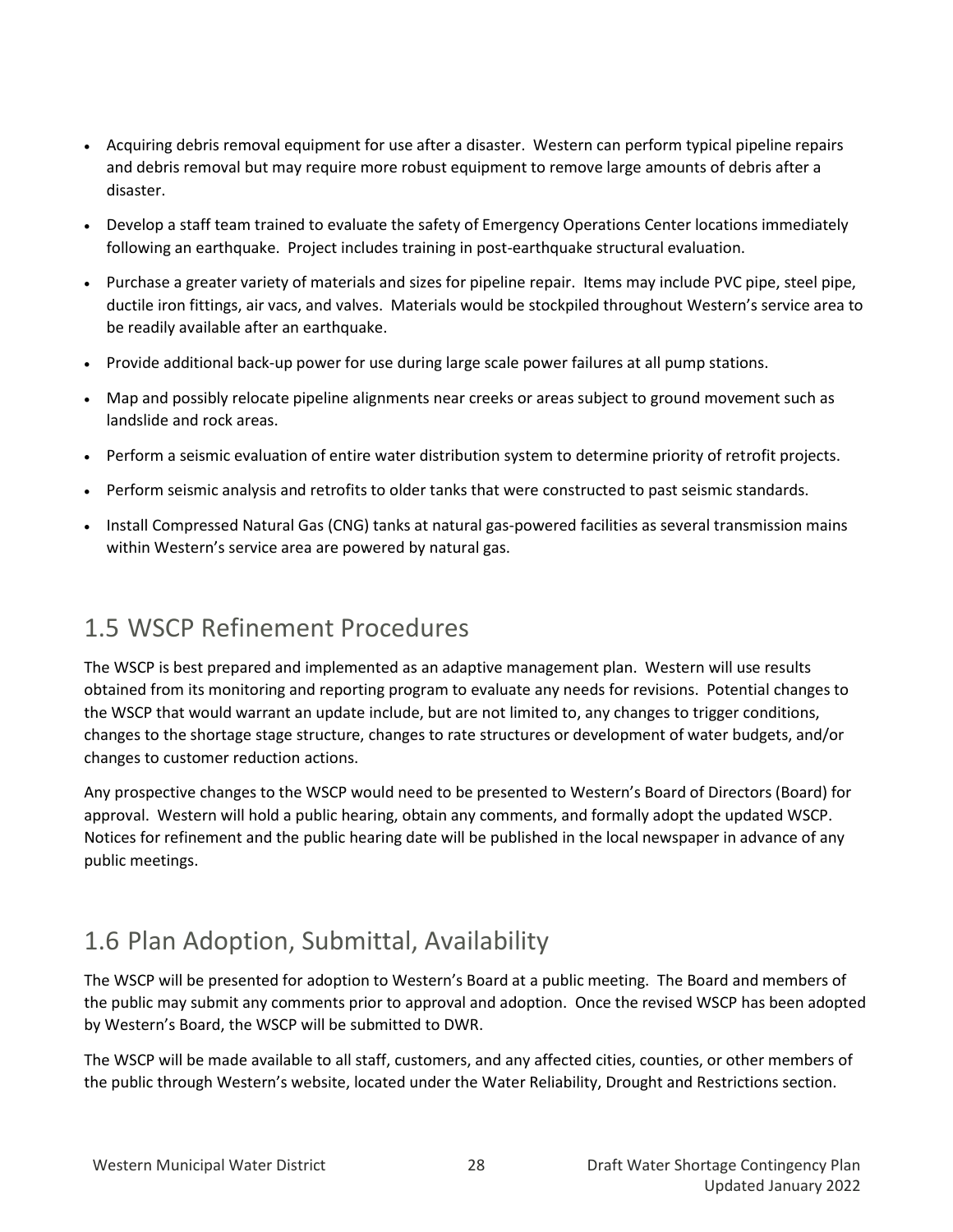## <span id="page-34-0"></span>References

- California Department of Water Resources. (2021). *Urban Water Management Plan Guidebook 2020.* Sacramento: California Department of Water Resources.
- California Water Efficiency Partnership (CalWEP). (2021). *Jumpstart Water Shortage Toolkit, 2021 Update, City of Clovis.* Sacramento: California Water Efficiency Partnership.
- Texas Living Waters Project. (2018). *Water Conservation by the Yard: A Statewide Analysis of Outdoor Water Savings Potential.* Austin: Texas Living Waters Project, Sierra Club, National Wildlife Federation. Retrieved from Texas Living Waters Project.
- United States Environmental Protection Agency, Office of Water. (2002). *Cases in Water Conservation: How Efficiency Programs Help Water Utilities Save Water and Avoid Costs.* United States Environmental Protection Agency.
- Western Municipal Water District. (2017). *Local Hazard Mitigation Plan.* Riverside: Western Municipal Water District.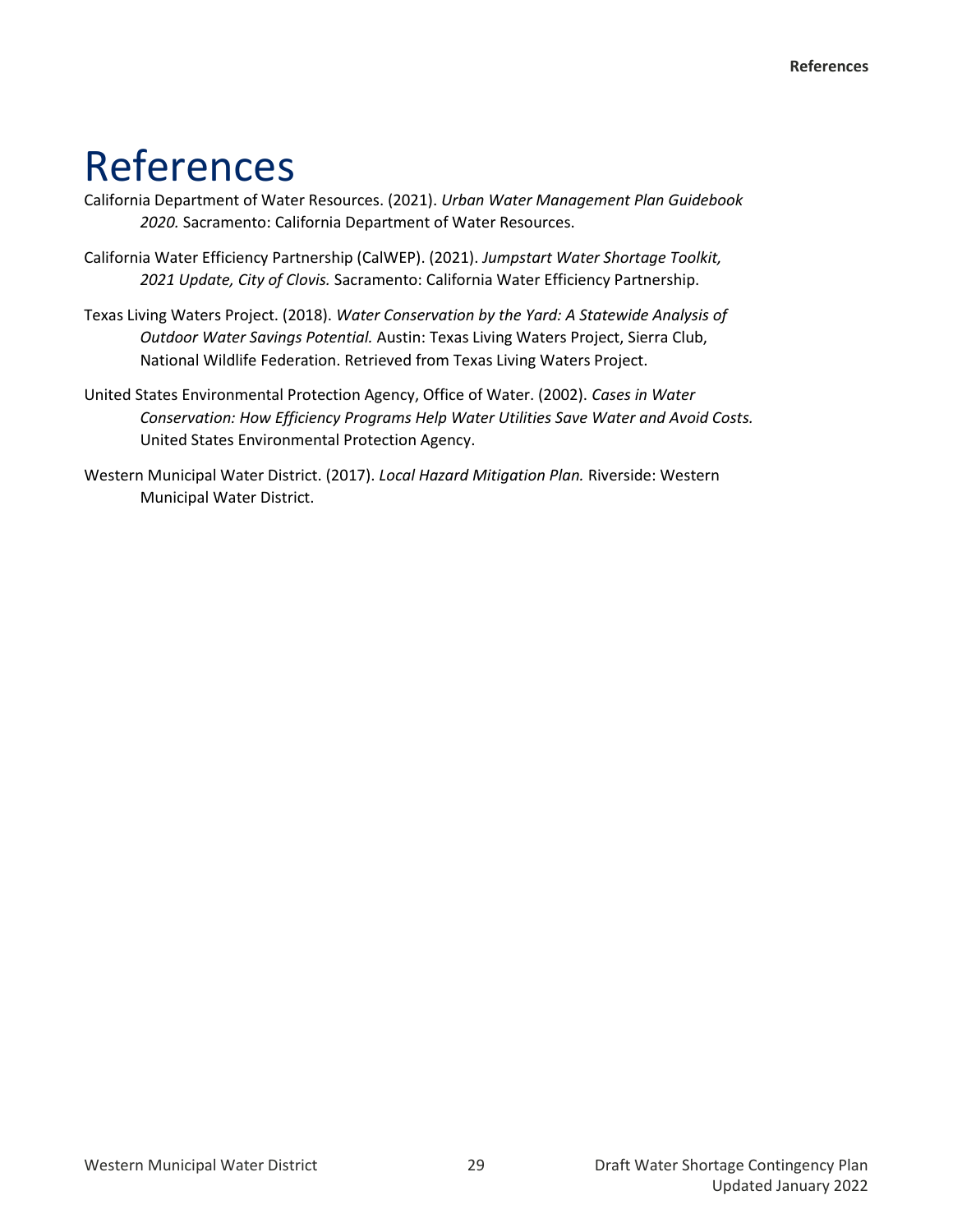<span id="page-35-0"></span>Attachment 1 - Metropolitan Water Supply Allocation Plan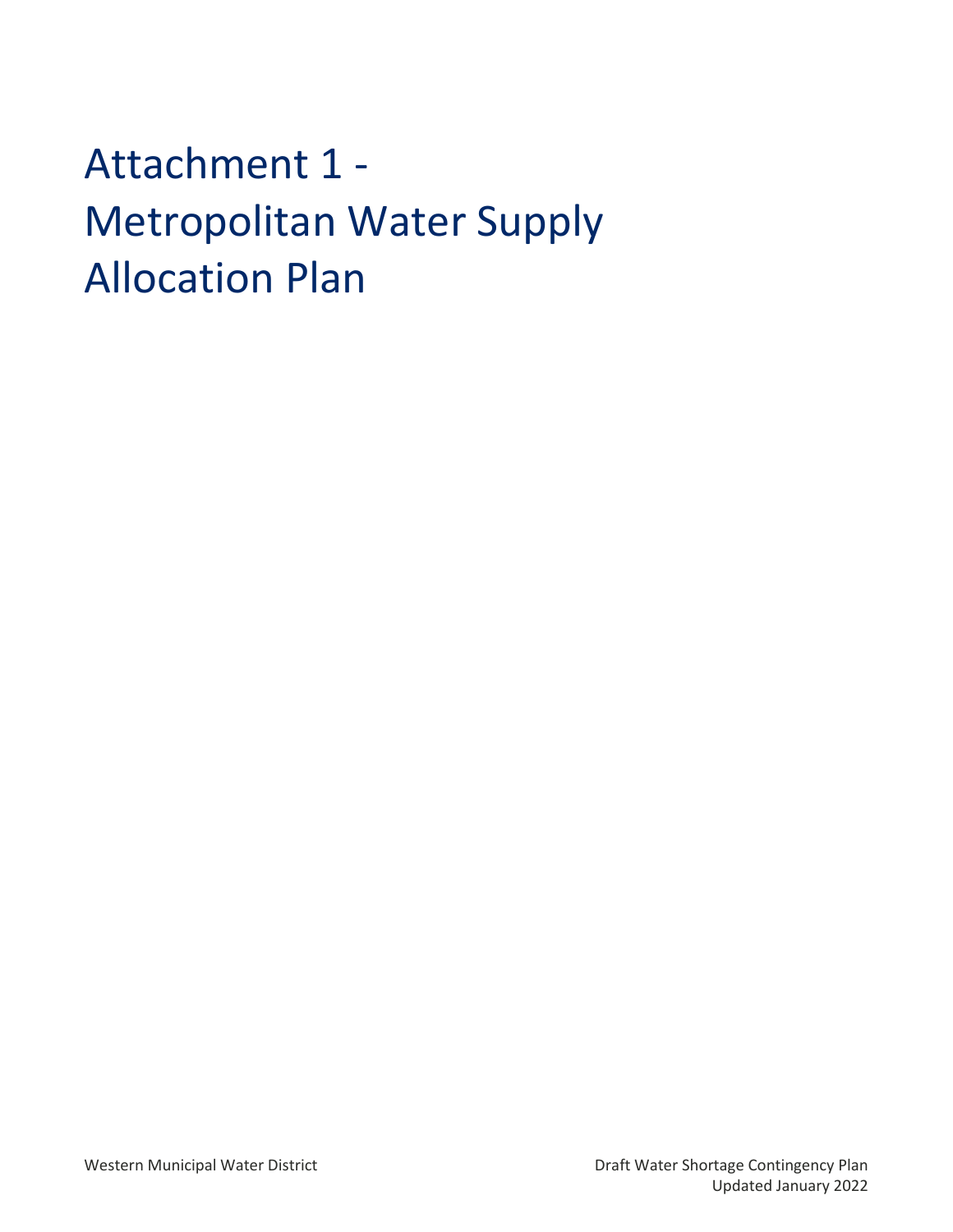## <span id="page-36-0"></span>Attachment 2 - Western Drought Allocation Plan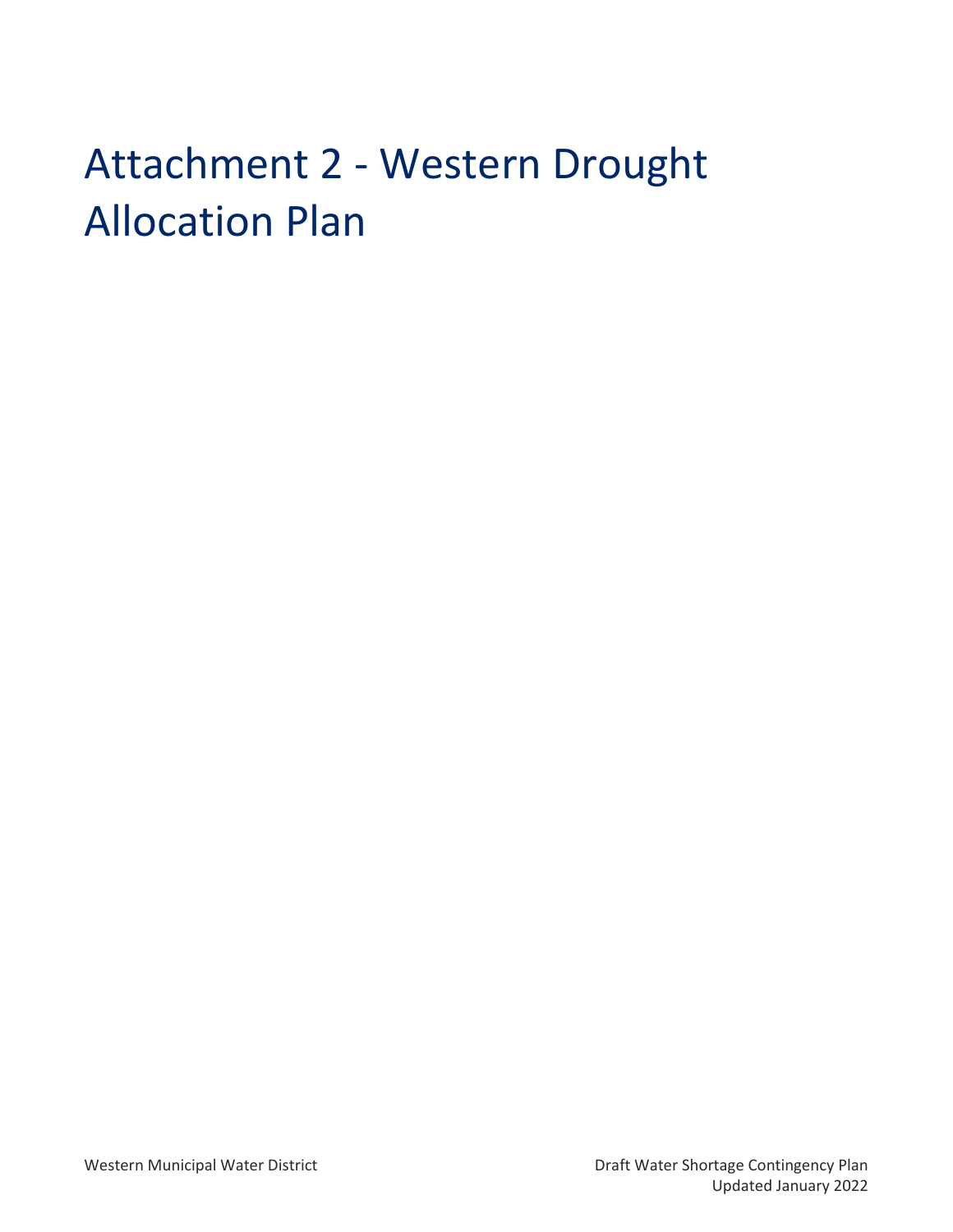## <span id="page-37-0"></span>Attachment 3 - Western Ordinance 385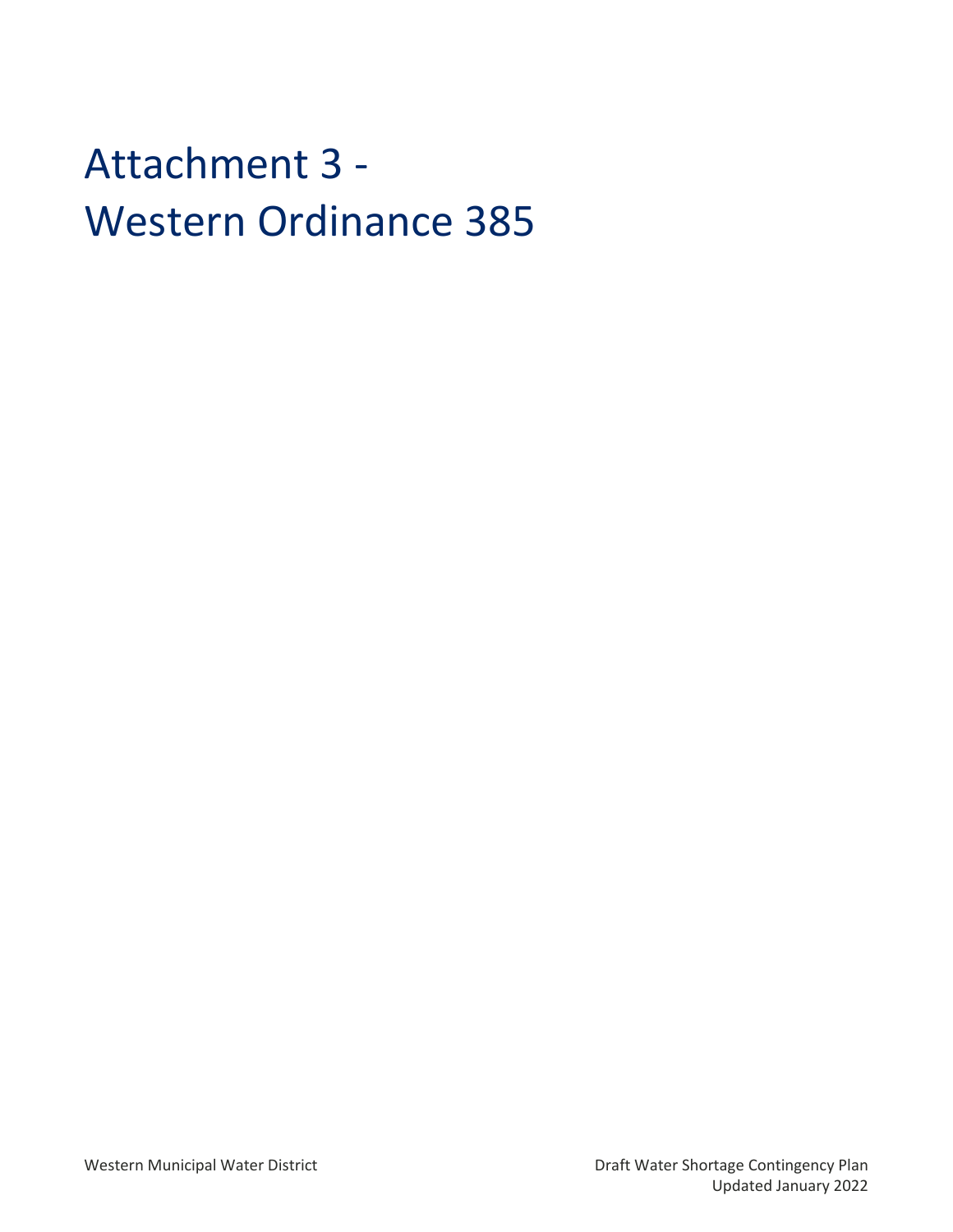## <span id="page-38-0"></span>Attachment 4 - Western Ordinance 394